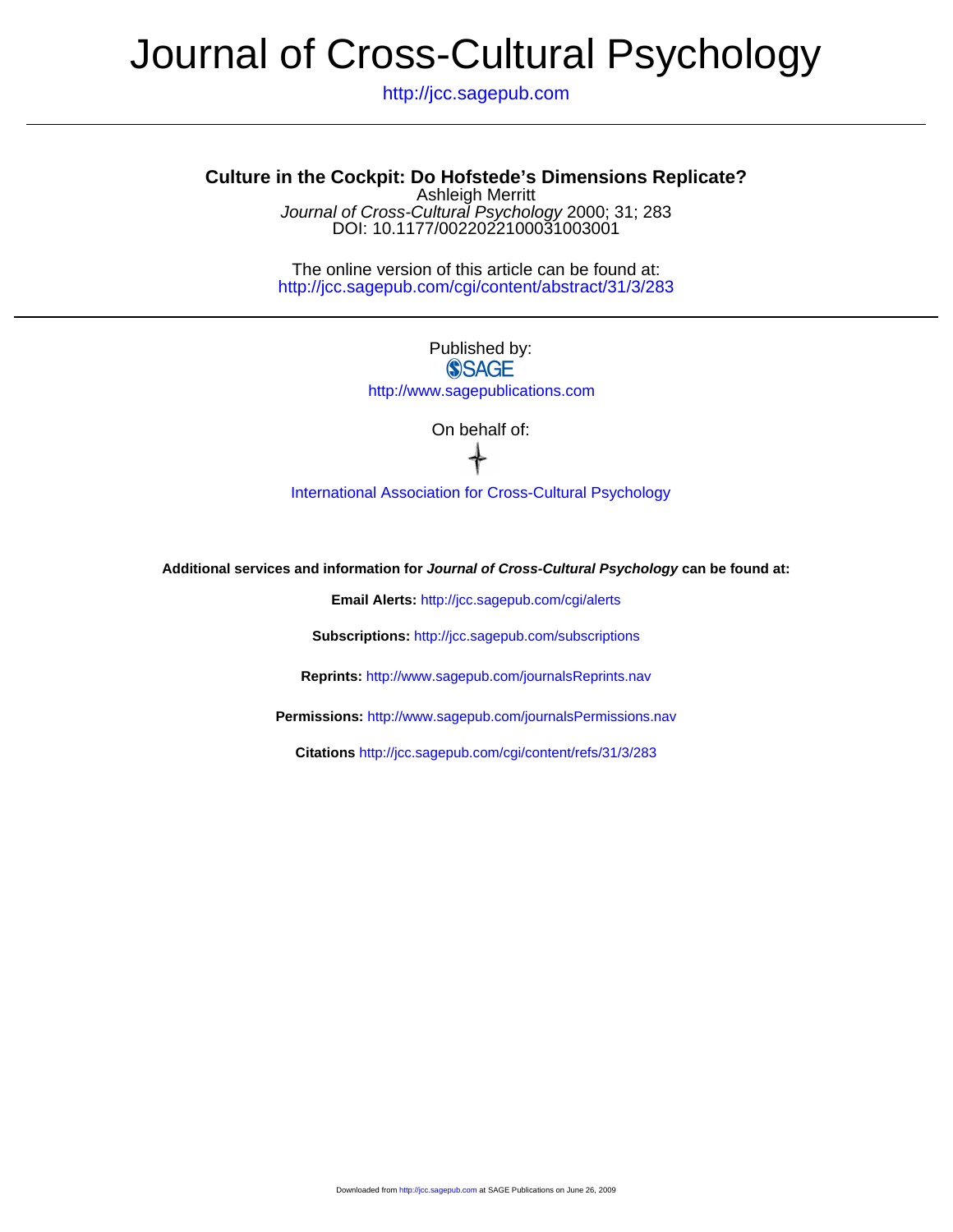Survey data collected from 9,400 male commercial airline pilots in 19 countries were used in a replication study of Hofstede's indexes of national culture. The analysis that removed the constraint of item equivalence proved superior, both conceptually and empirically, to the analysis using Hofstede's items and formulae as prescribed, and rendered significant replication correlations for all indexes (Individualism-Collectivism .96, Power Distance .87, Masculinity-Femininity .75, and Uncertainty Avoidance .68). The successful replication confirms that national culture exerts an influence on cockpit behavior over and above the professional culture of pilots, and that "one size fits all" training is inappropriate.

# **CULTURE IN THE COCKPIT Do Hofstede's Dimensions Replicate?**

ASHLEIGH MERRITT *Aerospace Crew Research Project University of Texas at Austin*

**In commercial aviation, the task** of flying is typically a two- or three-person endeavor. Not only do pilots need to manage the technical aspects of flight; they must also manage their crew interactions and ground-to-air communications in a way that ensures safe and efficient performance. A realistic understanding of the limits of human performance (and its corollary, the potential for error) has encouraged pilot training in the areas of communication, workload management, situation awareness, leadership, and strategies for handling stress. Much of the work has been applied from social and cognitive psychology, and the training strategies that have been developed are known generically as Crew Resource Management (CRM) (Helmreich & Foushee, 1993). CRM training is now mandated in all 185 member states of the International Civil Aviation Organization and is promoted globally. This study was undertaken as part of a larger project to understand the cross-cultural differences in pilots' work attitudes and values as they relate to CRM training

⊛

AUTHOR'S NOTE: The research reported here was conducted while the author was a doctoral student and postdoctoral fellow at the Aerospace Crew Research Project at the University of Texas at Austin. The research was supported partly by a NASA-Ames Research Center, Cooperative Agreement NCC2-286, and by FAA Grant 92-G-017; principal investigator, Robert L. Helmreich. Correspondence concerning this article should be addressed to Ashleigh Merritt, Dedale S.A., 4 Place de Londres, BP 10767, 95727 Roissy CDG Cedex, France; e-mail: amerritt@dedale-sa.com.

JOURNAL OF CROSS-CULTURAL PSYCHOLOGY, Vol. 31 No. 3, May 2000 283-301 © 2000 Western Washington University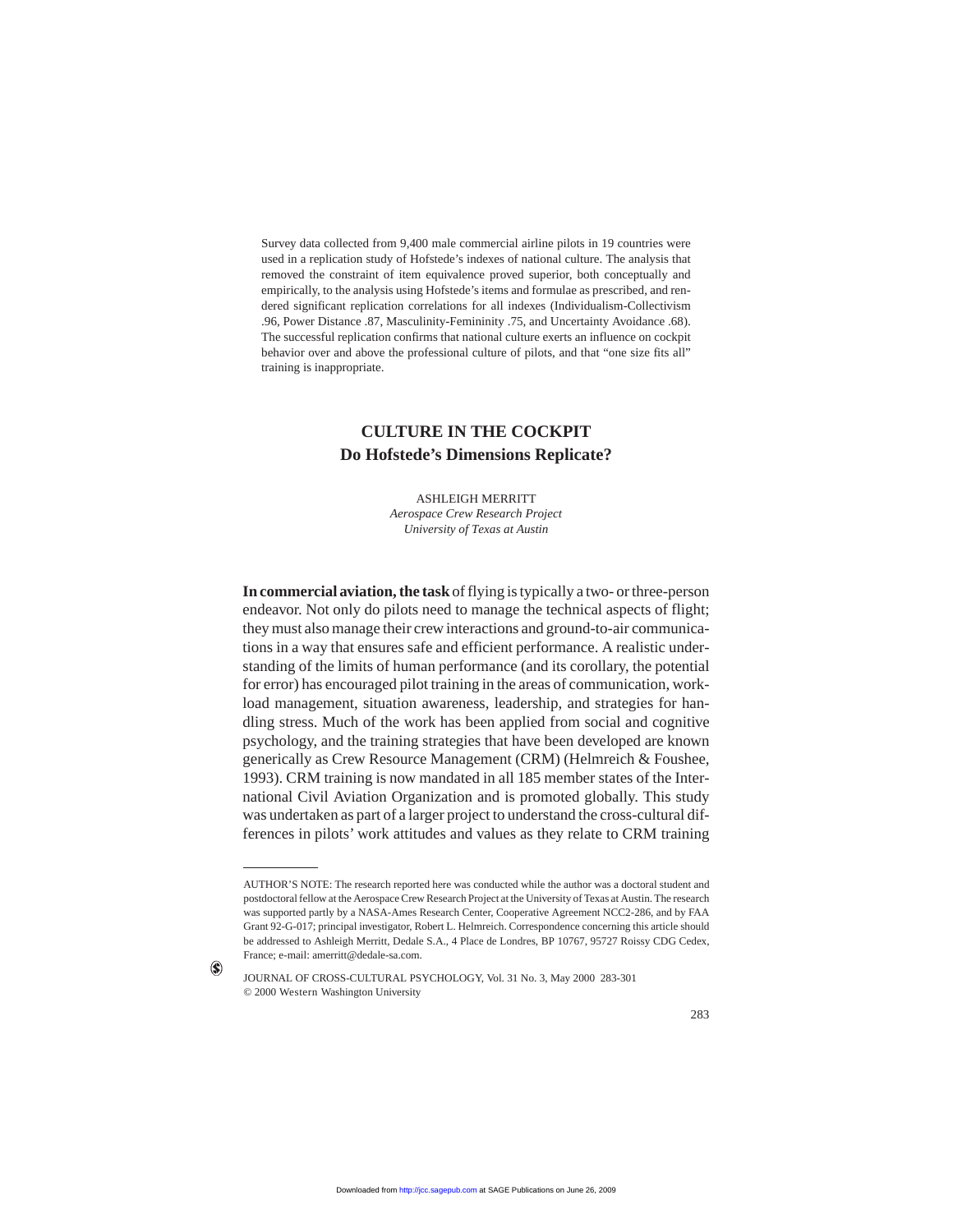(Helmreich & Merritt, 1997; Merritt, 1996; Merritt & Helmreich, 1996, 1997; Sherman, Helmreich, & Merritt, 1997).

Turning to the literature in cross-cultural psychology for guidance in this study, the seminal work of Geert Hofstede (1980, 1991) seemed the most relevant. But to what extent would Hofstede's dimensions of national culture, derived from personnel in a large multinational company in the late 1960s and early 1970s, be applicable to this specific subject population, that is, commercial airline pilots flying in the 1990s? Pilots are typically at the technological and modernized forefront of their country's workforce—many are trained or travel overseas as part of their jobs—and it seemed likely that pilots who are working in such a highly regulated, high-technology environment might transcend national influences in favor of a universal standard of behavior. Certainly, in the absence of empirical data, the prevailing view within the aviation community has been one of denial or minimization of any national differences—the assumption has been that pilots operate the same types of aircraft and therefore they should be trained to the same standards using the same techniques. To be able to challenge this assumption, the first task was to collect data from pilots and document differences in attitudes as a function of nationality.

With Hofstede's permission, items from the Work Values Survey (Hofstede, 1982) were included in the Flight Management Attitudes Questionnaire (FMAQ) (Helmreich, Merritt, Sherman, Gregorich, & Wiener, 1993), and data were collected during the period 1993-1997. Sufficient data were collected to allow a replication study of Hofstede's indexes of national culture. If the indexes replicated, then national differences and their implications for pilot training could be discussed in a broader cultural context and with greater confidence. If the indexes did not replicate, there would be empirical support for the belief that the professional pilot culture transcends national differences and that standardized "one size fits all" training is appropriate.

# **METHOD**

# **ITEMS**

The FMAQ (Helmreich et al., 1993) is an exploratory, cross-cultural 82 item questionnaire designed to measure pilots' attitudes toward command, communication, stress, automation, organizational climate, and work values. Sixteen items from the Work Values Survey (Hofstede, 1982) were included in the questionnaire, along with items from an earlier pilot survey (the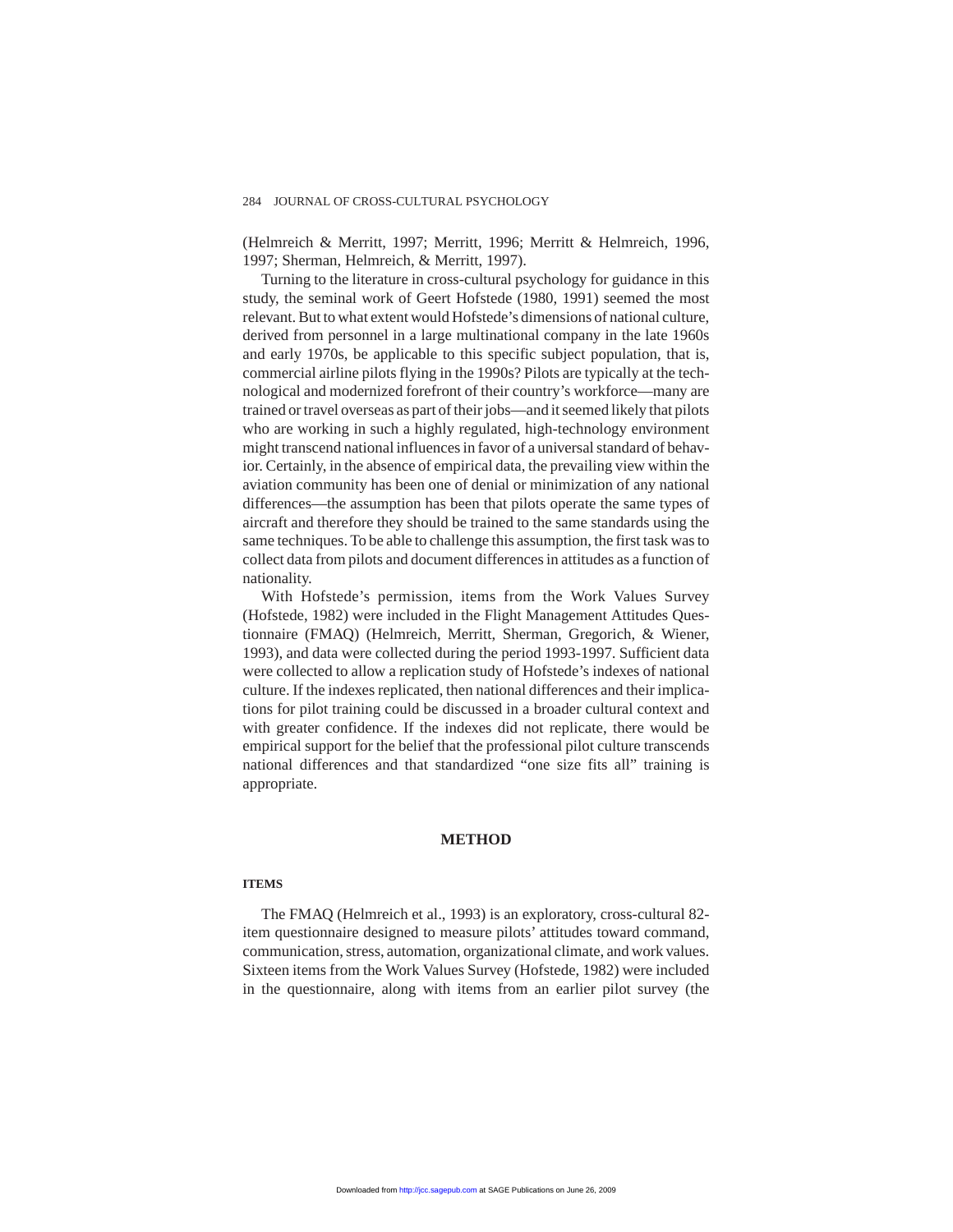Cockpit Management Attitudes Questionnaire) (Helmreich, 1984) and other items that were included specifically to try and capture Hofstede's dimensions within the aviation environment. Work values items were scaled on a 5-point Likert-type scale (*very little or no importance* to *utmost importance*). The attitudinal items, unless otherwise specified, were scaled on a 5-point Likert-type scale (*strongly disagree* to *strongly agree*).

# **PARTICIPANTS**

All commercial airline pilots were eligible for the larger study; however, to use the most culturally distinct groups in the replication study, only airlines that were predominantly owned, managed, and operated by members of the same national culture were used, and only responses of pilots whose nationality and nationality at birth matched the nationality of the airline were used. Because of the global scarcity of female pilots, only male pilots were used. Airlines that participated in the project took responsibility for the distribution and collection of the questionnaires. Six airlines, from Argentina, Brazil, Italy, Korea, Mexico and Taiwan, undertook a translation of the questionnaire for their pilots—other airlines deemed it unnecessary. (As English is the official language of aviation, many airlines conduct their operations and training in English.) The translations and back-translations were done by bilingual aviation personnel to ensure equivalence of technical terms. In return for their participation, each airline was given a report, summarizing their pilots' survey responses and providing recommendations for training.

Using data that were collected during the period 1993-1997, a countrylevel database was compiled from the responses of 9,417 pilots in 26 airlines in 19 countries: 5 airlines from the United States (*n* = 5,139), 2 from Australia (*n* = 540), 2 from Switzerland (*n* = 180), 2 from Brazil (*n* = 440), and 1 airline each from Argentina (*n* = 39), British Hong Kong (*n* = 208; British pilots), Germany (*n* = 228), Greek Cyprus (*n* = 53), Ireland (*n* = 300), Italy (*n* = 484), Japan (*n* = 50), Korea (*n* = 123), Malaysia (*n* = 455), Mexico (*n* = 167), Morocco ( $n = 50$ ), New Zealand ( $n = 385$ ), Philippines ( $n = 86$ ), South Africa  $(n = 170)$ , and Taiwan  $(n = 320)$ . In line with Hofstede's methodology, country-level scores for each item were calculated by taking the average of two scores: (a) the captains' mean score and (b) the first and second officers' mean score. For those countries represented by more than 1 airline, the airline means for each item were then averaged to form the country mean. (Averaging within position before averaging for an airline and averaging across airlines to derive a country score where appropriate seemed the best approximation of Hofstede's method of weighting each occupational group equally within a country.) $\frac{1}{1}$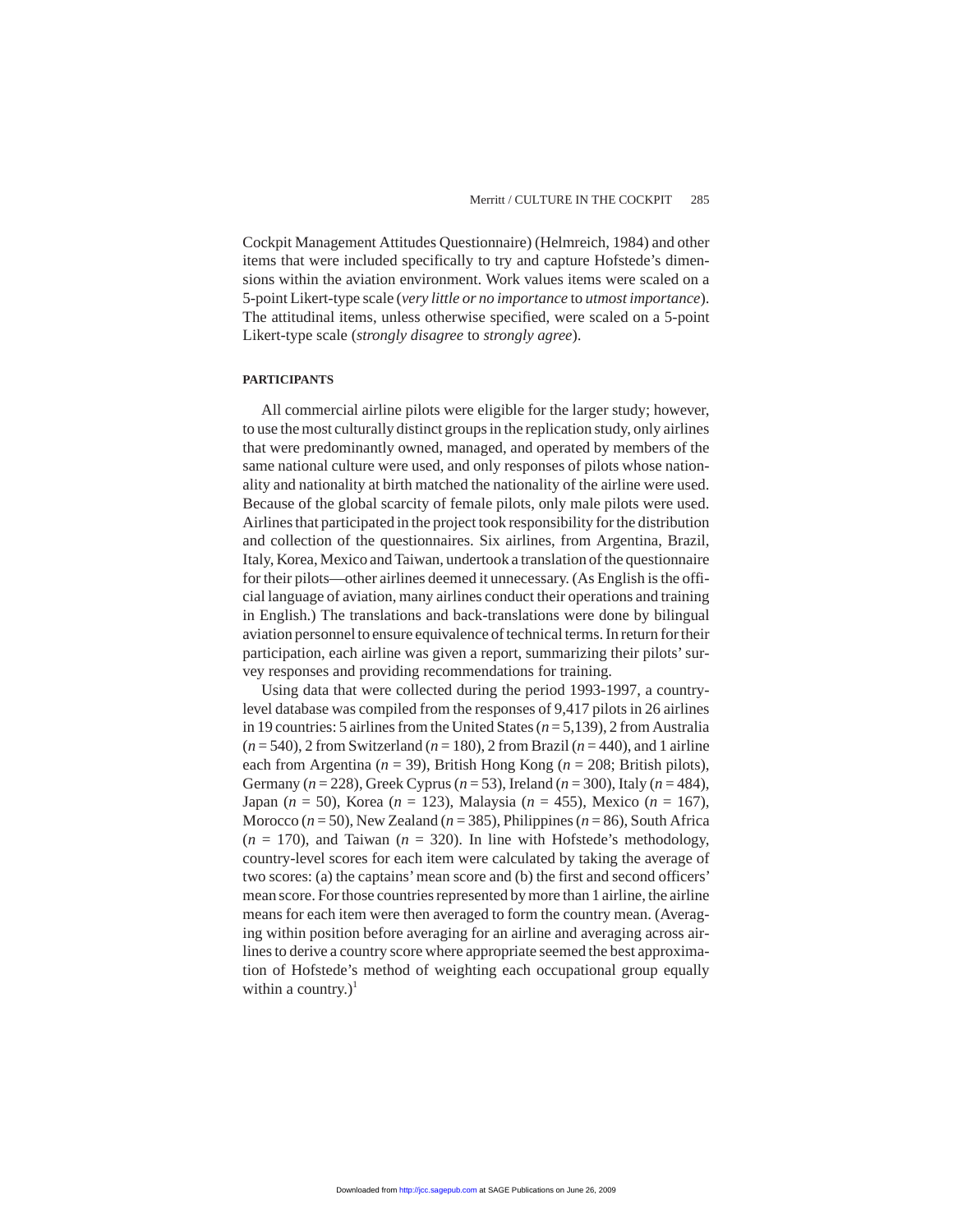# **ANALYSES**

Two sets of analyses were conducted. The first was a direct replication of Hofstede's methodology. Hofstede's items were applied as prescribed by his formulae (Hofstede, 1982), and the resultant pilot-derived country-level scores were correlated with Hofstede's original country scores for each dimension. The second analysis removed the constraint of item equivalence across time and populations. All items in the database, including Hofstede's items and the new items written for the pilot survey, were correlated with Hofstede's index scores. This less constrained approach allowed the data to reveal all possible correlations with Hofstede's indexes, regardless of the pattern previously prescribed or prior expectations for the new items. To determine the most coherent and parsimonious linear composites accounting for the greatest variance in the indexes, items that were significantly correlated with an index were entered into a series of standard and stepwise multiple regressions with Hofstede's index scores as the dependent variables. The resulting composites were then input into a cluster analysis to determine which countries formed cultural clusters.

# **RESULTS**

# **DIRECT REPLICATION OF HOFSTEDE'S INDEXES**

# **Power Distance Index**

Hofstede's Power Distance (PD) Index is based on three items (percentage who choose consultative leadership as their ideal leadership style, percentage who choose autocratic or directive leadership as the typical leadership style, and mean response to "how often subordinates are afraid to express disagreement"). The formula provided by Hofstede (1982) was applied to the aggregated pilot scores.

For the 19 countries in the data set, the correlation between the PD scores for Hofstede's study and the PD scores calculated for the pilots was .74. With two small exceptions (Malaysia down by 5 points, South Africa by 6 points), all pilot groups had higher scores than Hofstede's original country scores (see Table 1). Using paired-sample *t* tests to compare the original item scores from Hofstede's data<sup>2</sup> with the pilot-derived data, two of the three items were found to be significantly different. The pilot groups' scores indicated that subordinates were more afraid to disagree with their superiors than in Hofstede's data ( $t = -2.97$ ,  $df = 17$ ,  $p < .01$ ). Also, the percentage of respondents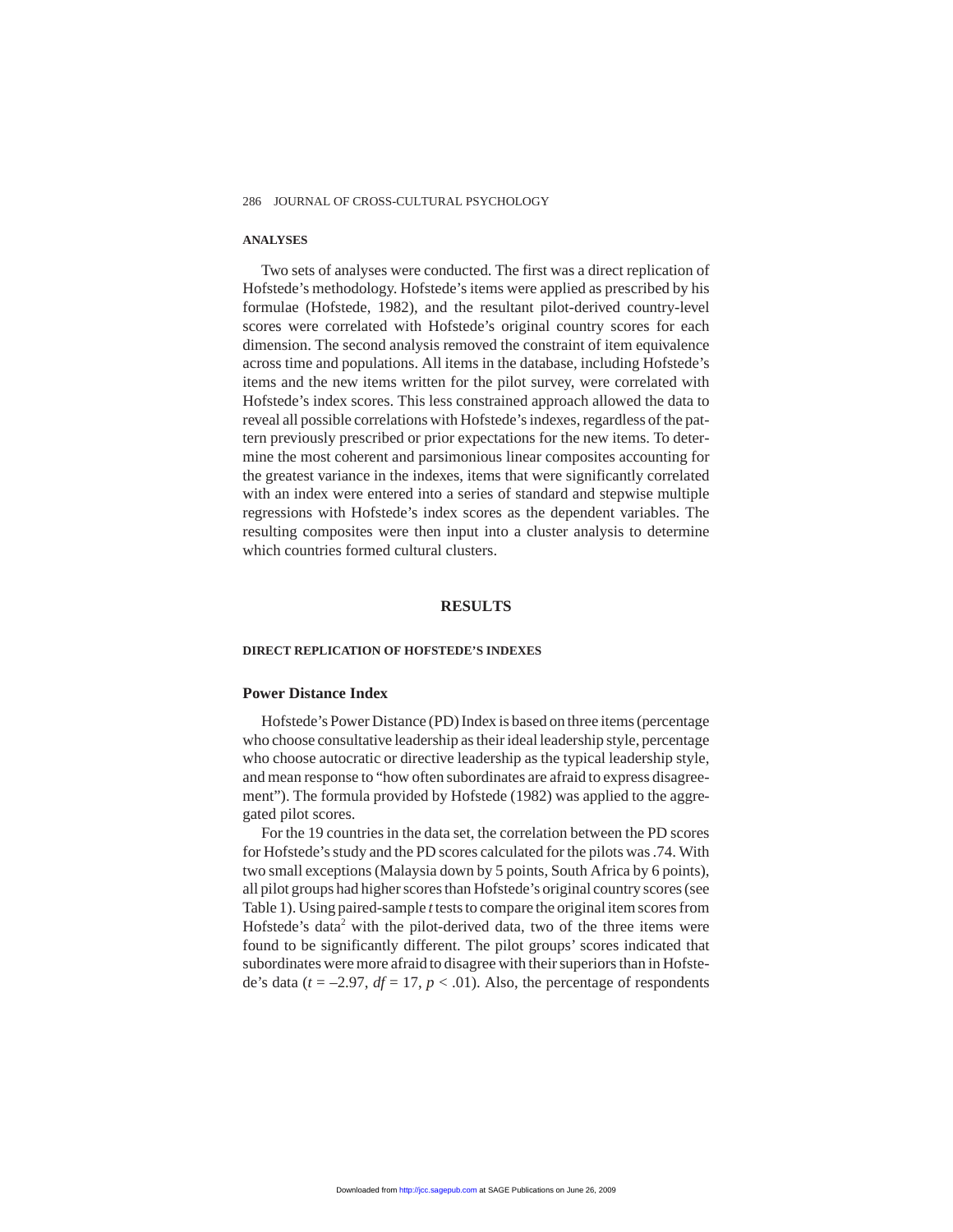|                      | Power Distance        |                |                      |                |            |                | Masculinity-Femininity |      |                 |       |                |                |
|----------------------|-----------------------|----------------|----------------------|----------------|------------|----------------|------------------------|------|-----------------|-------|----------------|----------------|
|                      | Hofstede <sup>a</sup> |                | $Pilots$ $Hofstedeb$ |                | $Pilots^c$ |                | Hofstede               |      | Pilots Hofstede |       | Pilots         |                |
|                      | Score                 | Rank           | $Score$              | Rank           | Score      | Rank           | Score                  | Rank | Score           | Rank  | Score          | Rank           |
| Argentina            | 49                    | $11*$          | 88                   | 8              |            | 8              | 56                     | 14   | $-6$            | 3     | $\overline{2}$ | 12             |
| Australia            | 36                    | 14             | 42                   | 18             | $-33$      | $11*$          | 61                     | 11   | $-12$           | 7     | 49             | 5              |
| <b>Brazil</b>        | 69                    | 5              | 126                  | 1              | 104        | $\mathfrak{2}$ | 49                     | 16   | $-8$            | $4*$  | $-82$          | 16             |
| British Hong Kong    | 35                    | $15*$          | 59                   | $13*$          | $-102$     | 18             | 66                     | $6*$ | $-10$           | 6     | 19             | 11             |
| Germany              | 35                    | $15*$          | 84                   | 9              | $-46$      | 14             | 66                     | $6*$ | $-34$           | 14    | 28             | 10             |
| Greek Cyprus         | 60                    | $6*$           | 63                   | 11             | 30         |                | 57                     | 13   | $-21$           | 13    | $-24$          | 13             |
| Ireland              | 28                    | 18             | 54                   | 16             | $-71$      | 17             | 68                     | 5    | $-15$           | $10*$ | 108            |                |
| Italy                | 50                    | 10             | 72                   | 10             | $-54$      | 15             | 70                     | $2*$ | $-45$           | 18    | 35             | 9              |
| Japan                | 54                    | 9              | 61                   | 12             | $-13$      | 10             | 95                     |      | $-15$           | $10*$ | 54             | 4              |
| Korea                | 60                    | $6*$           | 105                  | $\overline{2}$ | $-6$       | 9              | 39                     | 19   | $-38$           | 15    | $-132$         | 18             |
| Malaysia             | 104                   |                | 99                   | 6              | 84         | 3              | 50                     | 15   | $-17$           | 12    | $-46$          | 15             |
| Mexico               | 81                    | 3              | 101                  | $\overline{4}$ | 62         | $\overline{4}$ | 69                     | 4    | $-14$           | 9     | 47             | 6              |
| Morocco              | 77                    | 4              | 103                  | 3              | 48         | 6              | 46                     | 17   | $-40$           | 16    | $-95$          | 17             |
| New Zealand          | 22                    | 19             | 41                   | 19             | $-59$      | 16             | 58                     | 12   | $-8$            | $4*$  | 71             | $\overline{2}$ |
| Philippines          | 94                    | $\overline{2}$ | 100                  | 5              | 189        |                | 64                     | 8    | $-3$            | 2     | $-29$          | 14             |
| South Africa         | 49                    | $11*$          | 43                   | 17             | $-43$      | 13             | 63                     | 9    | 4               |       | 44             | 8              |
| Switzerland          | 34                    | 17             | 59                   | $13*$          | $-106$     | 19             | 70                     | $2*$ | $-41$           | 17    | 45             |                |
| Taiwan               | 58                    | 8              | 90                   | 7              | 50         | 5              | 45                     | 18   | $-51$           | 19    | $-150$         | 19             |
| <b>United States</b> | 40                    | 13             | 58                   | 15             | $-33$      | $11*$          | 62                     | 10   | $-12$           | $7*$  | 56             | 3              |

**TABLE 1 Power Distance and Masculinity Indexes for 19 Countries**

a. Hofstede's original scores and rankings.

b. Pilots' scores calculated using Hofstede's items and formulae.

c. Index based on items selected from second analysis. Item scores in this index were standardized to equalize influence, then summed, averaged, and multiplied by

 $\frac{1}{28}$  100 to form the index.

 $*$ *p* < .05.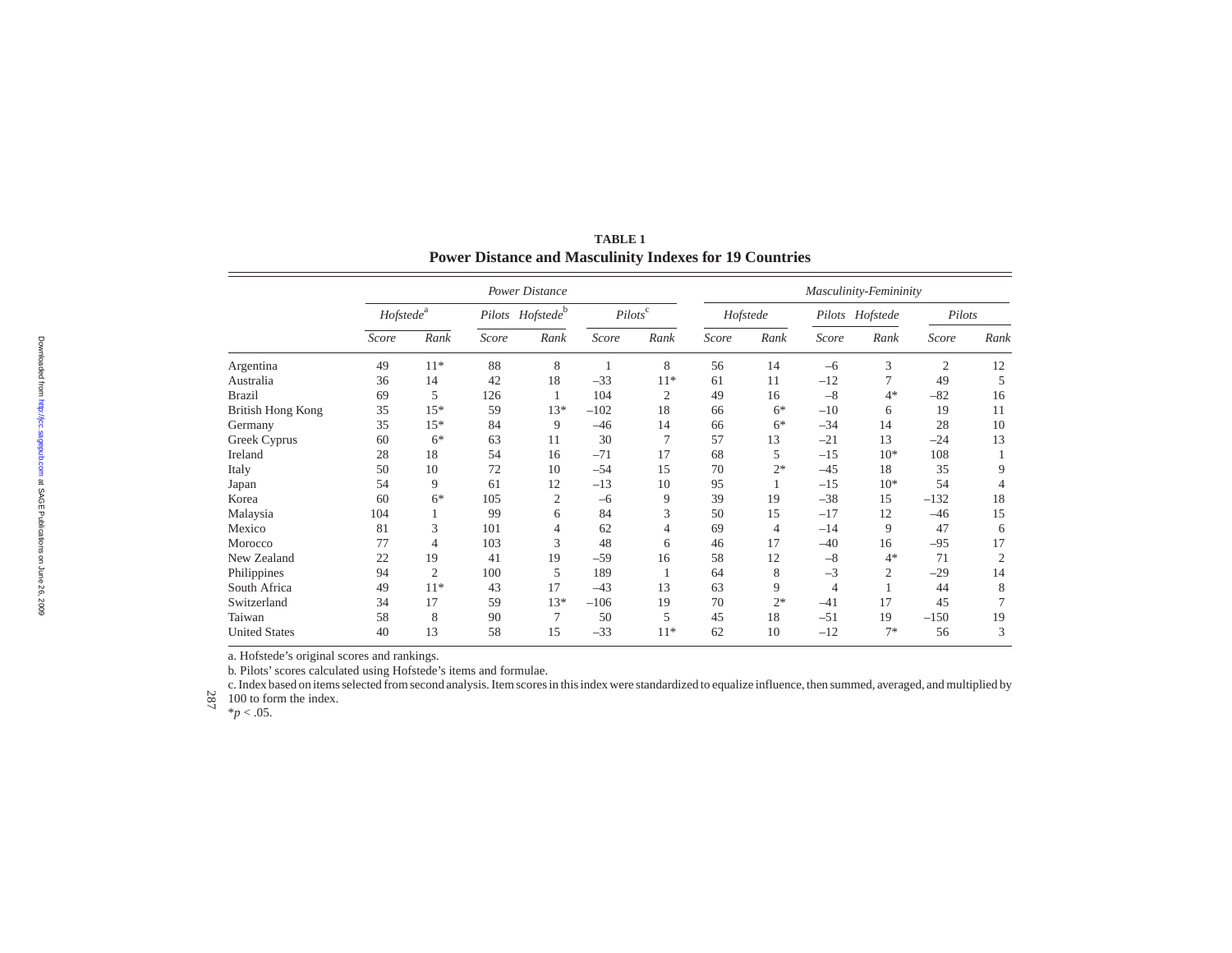reporting autocratic or directive leadership as typical was significantly higher in the pilot groups ( $t = 8.53$ ,  $df = 18$ ,  $p < .001$ ; average difference = 22%). Pilots in every country perceived that they work for a more autocratic or directive leadership than other occupational groups reported in Hofstede's earlier study.

#### **Masculinity-Femininity Index**

Hofstede's Masculinity-Femininity (MAS) index is based on four work goal items (important to work with people who cooperate with others, to have security of employment, to have opportunity for high earnings, and opportunity for advancement to higher jobs). The original MAS (and Individualism-Collectivism [IND]) indexes were computed from factor scores derived from a factor analysis of standardized country means on 14 work goals. Because this procedure cannot be replicated with other data sets (different countries, different sets of items), Hofstede (1982) offers a formula to approximate the scores based on regression analysis and unstandardized group means. The formula was adopted here.

A second score was calculated for each country. Preliminary analyses indicated the presence of cultural response sets in the work values items (Merritt, 1996). Pilots from the Philippines, Mexico, and Brazil showed strong extremity or sincerity bias, whereas Korean and Japanese pilots exhibited a neutrality bias, indicating that some form of transformation was necessary before groups could be compared. (Hofstede also warns against working with raw scores in the work values items; however, because of the way the index was originally derived, he was constrained to provide a formula that used raw scores.) Consequently, in line with Leung and Bond's (1989) within-subject transformation, each individual's scores were standardized across the 17 work values items in the FMAQ and then aggregated by the method mentioned previously to form country-level scores. These scores were substituted in a simplified additive version of Hofstede's formula.

The pilot scores calculated by Hofstede's formula for unstandardized group means were correlated .16 with the country scores from Hofstede's study (see Table 1), and the formula derived from the within-subject standardized scores of the same items rendered a slightly higher but still very weak correlation of .23.

Using Hofstede's formula, the pilot scores for MAS were consistently and significantly *lower*than the country scores reported by Hofstede (a mean difference of 42 points;  $t = 6.1$ ,  $df = 18$ ,  $p < .001$ ). This result may seem initially counterintuitive—one might think that pilots everywhere share a certain "macho" attitude, compared with other, more subdued occupations such as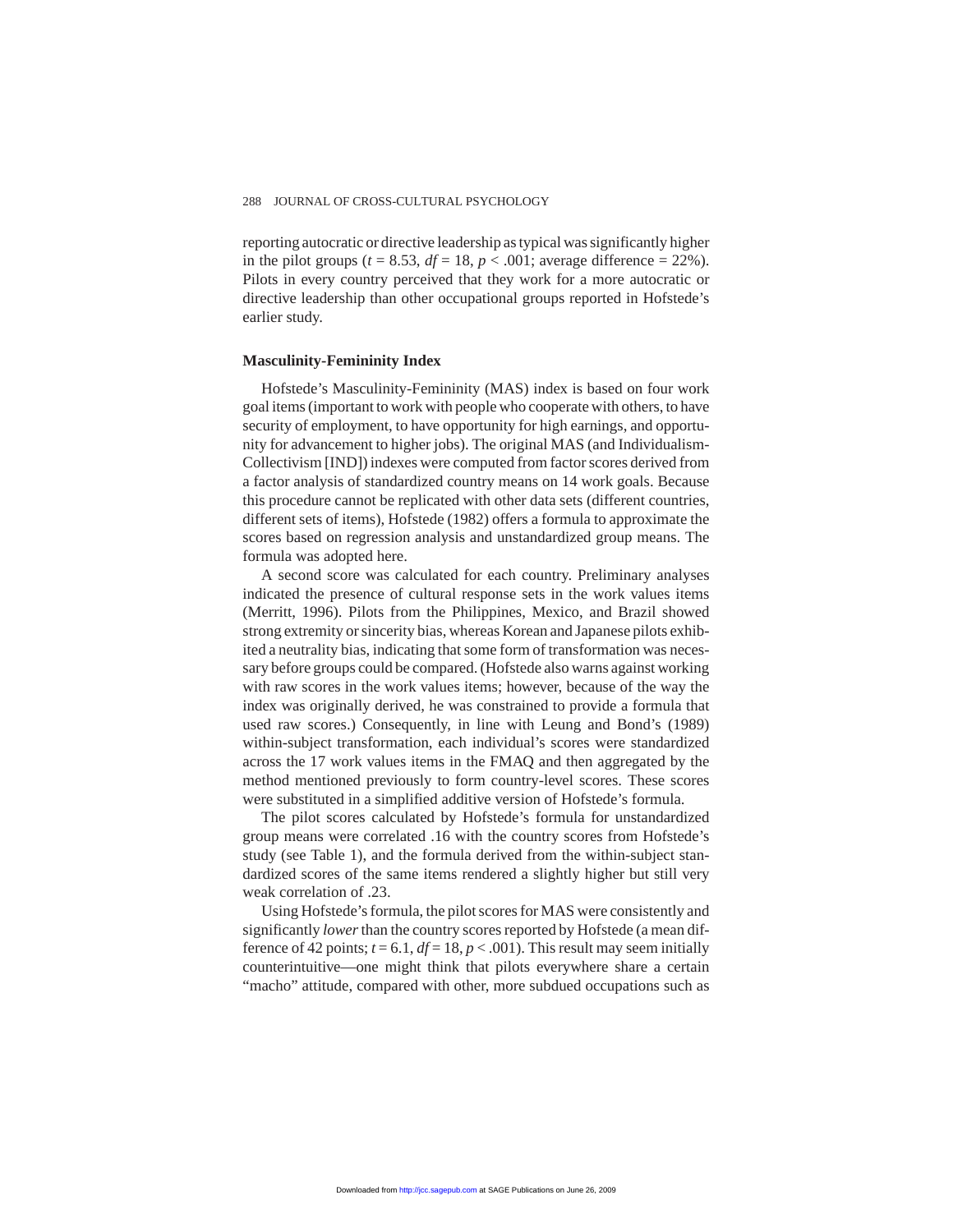teaching and nursing. Furthermore, the replication study used only male pilots, which in itself should have produced elevated scores. Direct comparison of individual item scores between Hofstede's data and the pilot data is not possible because of the standardization procedure used by Hofstede. However, the pattern of scores for the four items in the MAS index can be compared. For example, in Hofstede's data, the "feminine" item regarding security of employment was ranked the least important of the four items in 14 of the 19 countries (and second to least important in the other 5 countries). By comparison, security of employment was given the highest ranking by pilots in 16 countries (and second most important in the 3 other countries). Similarly, the "masculine" item regarding advancement to higher level jobs was ranked the most important in 11 of the 19 countries in Hofstede's data but was ranked the most important in only two pilot groups (Brazil and South Africa). This reversal of preferences (high scores for the feminine items, low scores for the masculine items) accounts for the poor replication and lower MAS scores for pilots.

# **Individualism-Collectivism Index**

As with the MAS index, Hofstede's IND index is based on four work goal items (important to live in an area desirable to self and family, to have sufficient time left for personal or family life, to work with people who cooperate [the item loads on both the MAS and IND indexes], and have good physical working conditions). The last item was seen as functionally nonequivalent across the two surveys because the physical cockpit environment is standard across aircraft and airlines, and so it was omitted from the FMAQ.

Hofstede's formula for calculating the index based on raw scores and regression analysis was applied, with two approximations made for the missing item. In one composite, every country was accorded a score of 3 (midpoint on the scale—"moderate importance") on the missing item. A second, more refined, estimate was based on the item's relationship with the other Collectivist item in the index. Scores for the missing item (good physical conditions) were consistently lower than the other Collectivist item in the index formula—across the 19 countries in this study, and across all 40 countries in *Culture's Consequences* (Hofstede, 1980), the ratio between the two scores was .69. This information was incorporated into a second formula to allow some variance in the approximated item derived from the individual country and the other collectivist item in the formula. In addition to these two index approximations, item composites were calculated as they had been for the MAS index, based on the within-subject standardization procedure.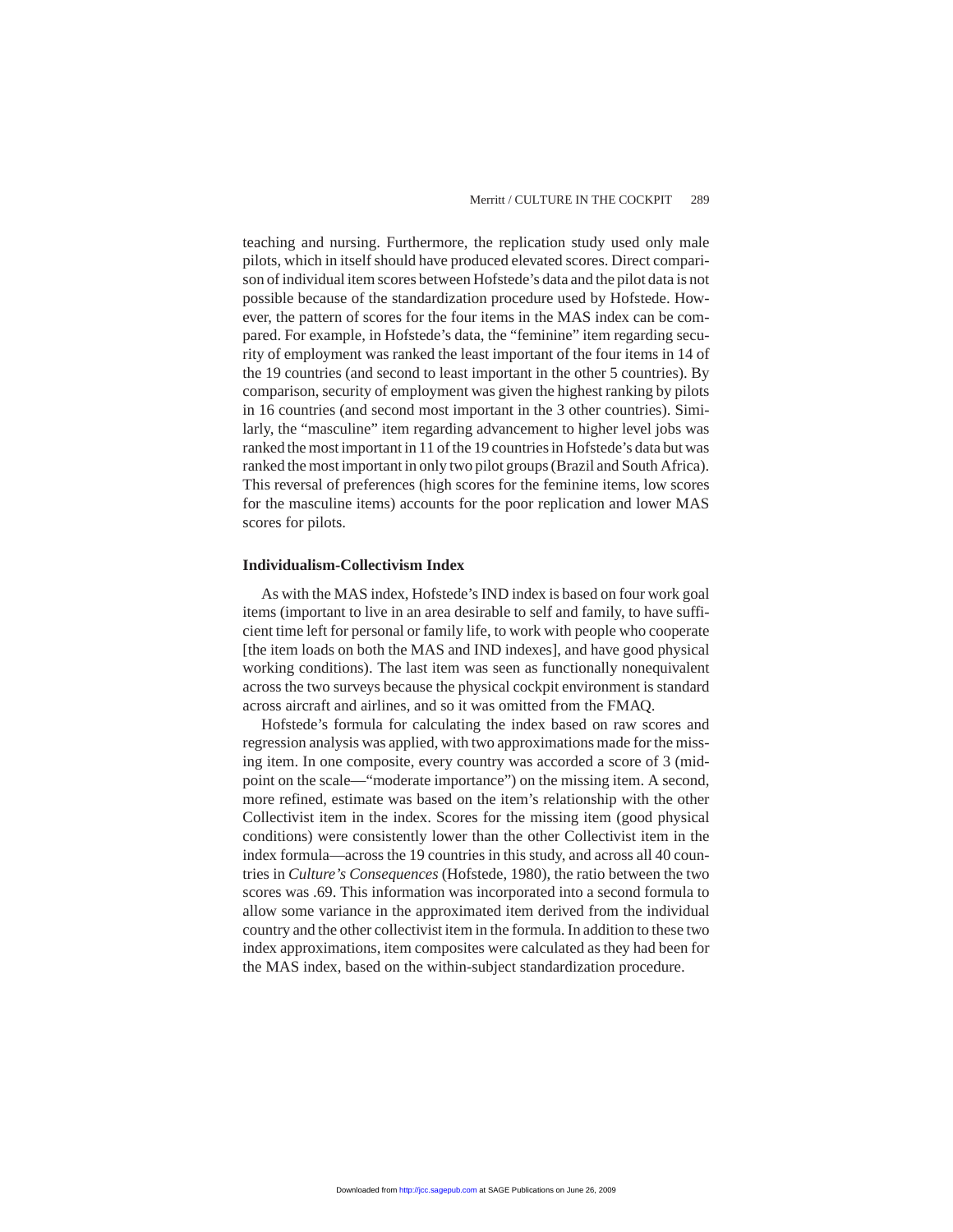Hofstede's original country scores were correlated .48 with the index that substituted a constant for the missing item, .61 with the index with the more flexible substitution (see Table 2), and .67 with the index based on withinsubject standardized scores.

The elevated scores and restriction of range for the pilot-derived IND scores are worthy of comment. When the index was calculated with the flexible substitution (.69 of the other collectivist item), the range of scores was 40  $(115-155; SD = 12.5)$ . Hofstede's country scores by comparison have a range of 74 (17-91;  $SD = 26.0$ ), and the highest score is still lower than the lowest score observed in the pilots' data. These results suggest that pilot scores for Individualism are elevated and more convergent, relative to Hofstede's original country scores.

#### **Uncertainty Avoidance Index**

Hofstede's formula for the Uncertainty Avoidance (UA) index is based on three items (how often you feel nervous or tense at work; the organization's rules should not be broken, even when it is in the company's best interests; and the percentage who say they plan to work for the company for 5 years or less). The third item was omitted from the FMAQ for not having functional equivalence—the volatility of the aviation industry and the financial disincentives for changing employers (loss of seniority, pay, and bidding privileges) make security of employment paramount to most pilots. (Recall also the undifferentiated and high scores for the security-of-employment item in the MAS index, which supports the decision to omit the third UA item.) To calculate the UA index with this item missing from the pilot data, two approximations to Hofstede's formula were made. In one composite, every country was given a constant of 21% to substitute for the missing item. This constant was taken from Appendix 2 of *Culture's Consequences* (Hofstede, 1980) as being the average percentage reported in the 40-country study. A second approximation took the actual percentage figure reported in Hofstede's data for each of the 19 countries. Clearly this number, taken as it is from Hofstede's original calculations and inserted directly into the formula, should greatly enhance the possibility of a favorable replication.

Hofstede's country scores for UA did not correlate significantly with either of the two composites (.25 for the formula with a constant, .31 for the formula with the precise substitution; see Table 2), warranting further investigation at the individual item level. There were no significant differences between the pilots' country scores and Hofstede's country scores for one of the items ("the organization's rules should not be broken"); however, there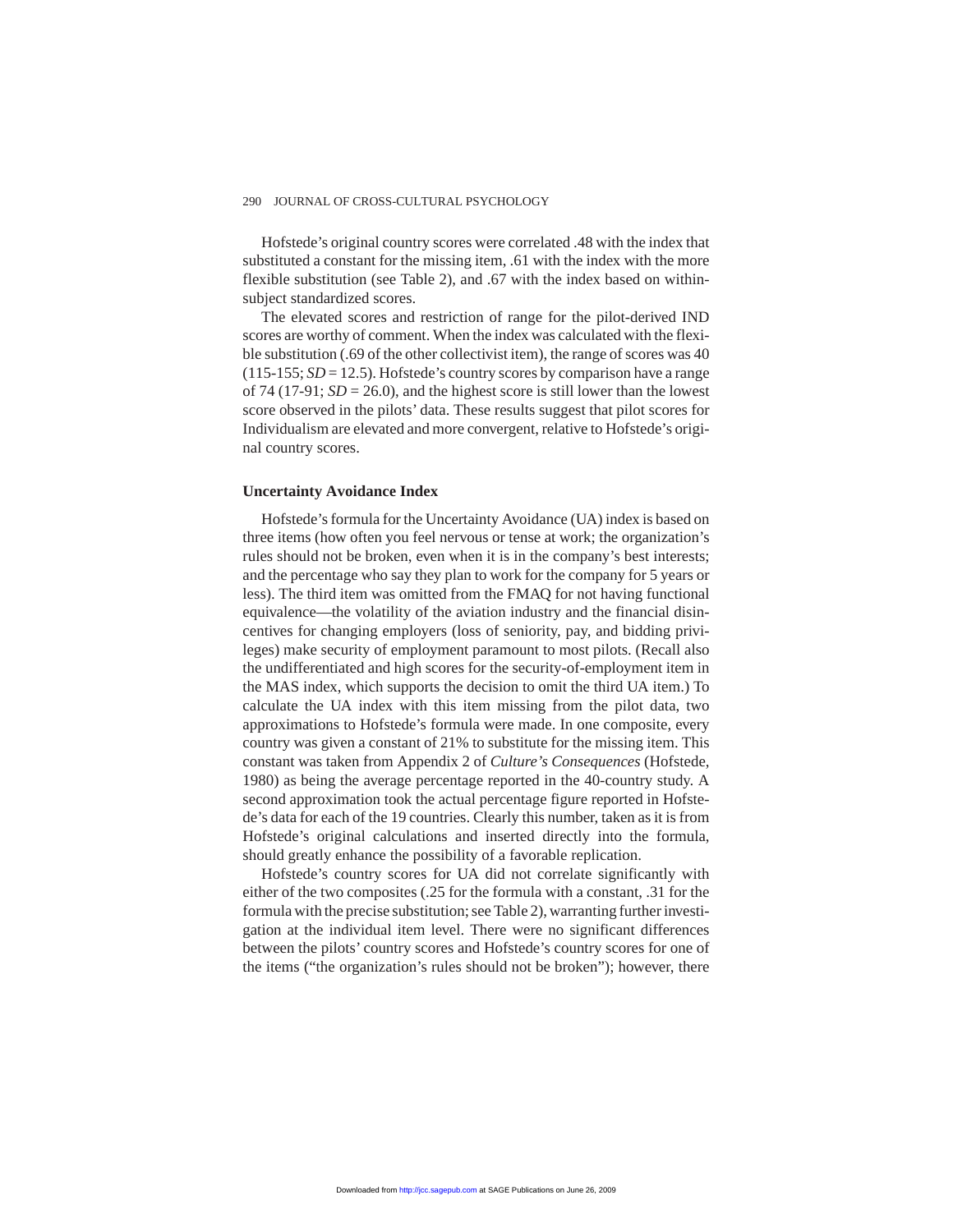|                      | Individualism             |                |                              |                |                     |                | <b>Uncertainty Avoidance</b> |                |                 |                |        |       |
|----------------------|---------------------------|----------------|------------------------------|----------------|---------------------|----------------|------------------------------|----------------|-----------------|----------------|--------|-------|
|                      | $H\!o\!f\!ste de^{\rm a}$ |                | Pilots Hofstede <sup>b</sup> |                | Pilots <sup>c</sup> |                | Hofstede                     |                | Pilots Hofstede |                | Pilots |       |
|                      | Rank                      | Score          | Rank                         | Score          | Rank                | Score          | Rank                         | Score          | Rank            | Score          | Rank   | Score |
| Argentina            | 46                        | 10             | 31                           | $4*$           | $-24$               | 11             | 86                           | 3              | 30              | $14*$          | 49     | 6     |
| Australia            | 90                        | $\mathfrak{2}$ | 27                           | $7*$           | 99                  | $3*$           | 51                           | 12             | 47              | 7              | $-51$  | 14    |
| <b>Brazil</b>        | 38                        | 12             | 13                           | 16             | $-98$               | 17             | 76                           | 6              | 56              | 4              | 62     | 4     |
| British Hong Kong    | 89                        | 3              | 31                           | $4*$           | 114                 |                | 35                           | 18*            | 37              | 13             | $-103$ | 19    |
| Germany              | 67                        | 8              | 21                           | 13             | $\overline{2}$      | 10             | 65                           | 9              | 42              | $9*$           | $-48$  | 13    |
| Greek Cyprus         | 35                        | 13             | 8                            | 17             | $-34$               | 12             | 112                          |                | 52              | 5              | 13     | 9     |
| Ireland              | 70                        | 6              | 27                           | $7*$           | 89                  | 5              | 35                           | 18*            | 20              | 19             | $-90$  | 18    |
| Italy                | 76                        | 5              | 18                           | $14*$          | 71                  | 6              | 75                           | 7              | 42              | $9*$           | $-8$   | 10    |
| Japan                | 46                        | 11             | 23                           | 9*             | 25                  | 9              | 92                           | $\overline{2}$ | 40              | $11*$          | 149    |       |
| Korea                | 18                        | 18             | $-5$                         | 19             | $-138$              | 19             | 85                           | 4              | 85              | 1              | 129    | 2     |
| Malaysia             | 26                        | 16             |                              | 18             | $-76$               | 14             | 36                           | 17             | 43              | 8              | 23     | 8     |
| Mexico               | 30                        | 15             | 23                           | $9*$           | $-79$               | 15             | 82                           | 5              | 30              | $14*$          | 29     |       |
| Morocco              | 20                        | 17             | 21                           | 12             | $-103$              | 18             | 54                           | 11             | 66              | 3              | 68     | 3     |
| New Zealand          | 79                        | $\overline{4}$ | 36                           |                | 99                  | $3*$           | 49                           | $13*$          | 29              | 16             | $-82$  | 17    |
| Philippines          | 32                        | 14             | 23                           | $9*$           | $-54$               | 13             | 44                           | 16             | 40              | $11*$          | $-22$  | 11    |
| South Africa         | 65                        | 9              | 31                           | $4*$           | 38                  | 8              | 49                           | $13*$          | 25              | 17             | $-56$  | 15    |
| Switzerland          | 68                        | 7              | 35                           | $\overline{2}$ | 57                  | $\overline{7}$ | 58                           | 10             | 22              | 18             | $-37$  | 12    |
| Taiwan               | 17                        | 19             | 18                           | $14*$          | $-93$               | 16             | 69                           | 8              | 73              | $\overline{c}$ | 56     | 5     |
| <b>United States</b> | 91                        |                | 32                           | 3              | 104                 | $\overline{2}$ | 46                           | 15             | 51              | 6              | $-78$  | 16    |

**TABLE 2Individualism and Uncertainty Avoidance Indexes for 19 Countries**

a. Hofstede's original scores and rankings.

b. Pilots' scores calculated using Hofstede's items and formulae.

c. Index based on items selected from second analysis. Item scores in this index were standardized to equalize influence, then summed, averaged, and multiplied by 100 to form the index.

291

 $*$ *p* < .05.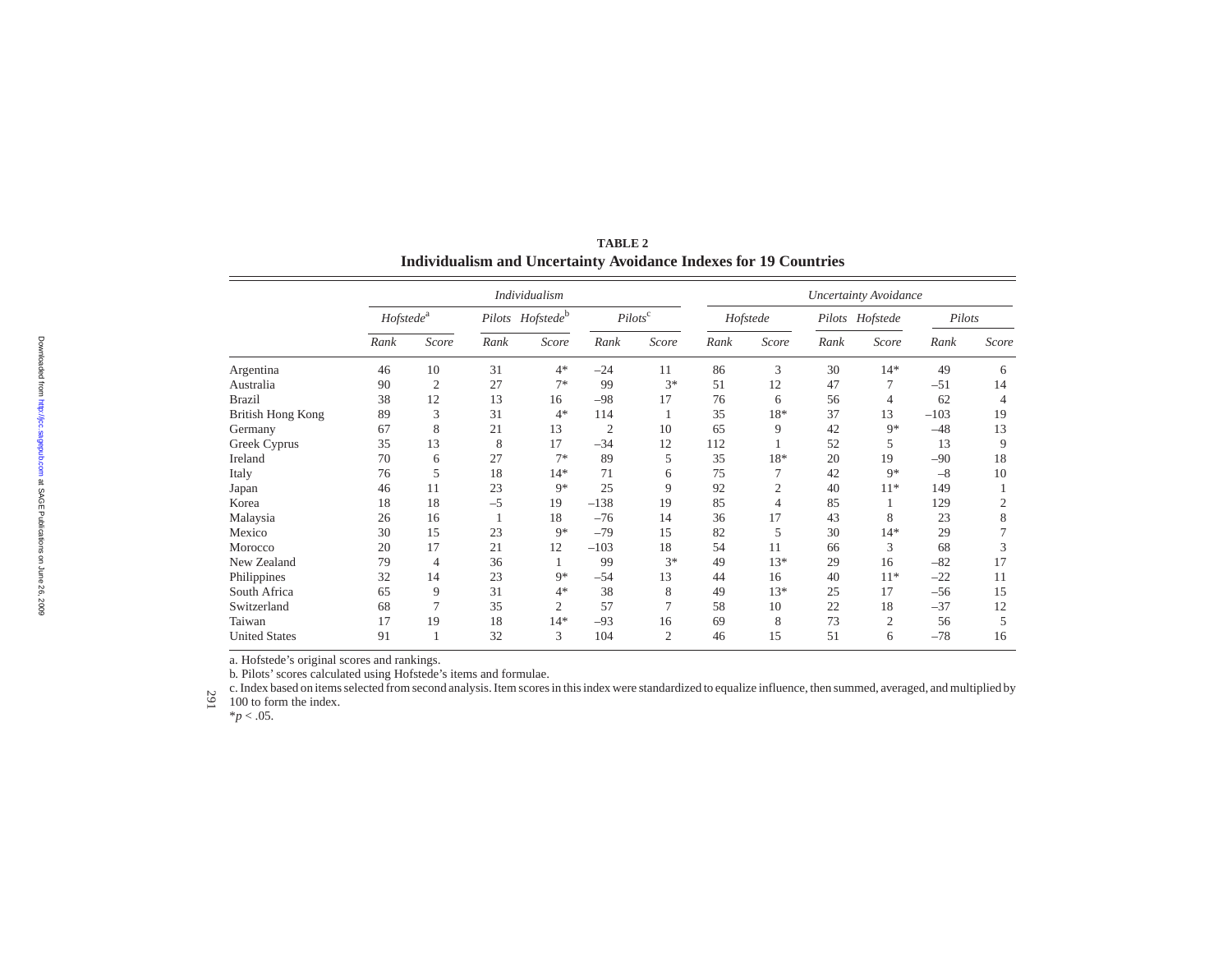was a significant difference for the other item ("how often do you feel nervous or tense at work?")  $(t = 8.2, df = 18, p < .001)$ —with one minor exception, namely, all pilot groups said they were less nervous or tense at work than their IBM counterparts across seven occupations. (Either the IBM corporation of the 1960s and 1970s was a high-stress, life-threatening work environment for manual laborers, clerks, technicians, and managers or it seems that pilots are rather cavalier about the stress involved in the commercial aviation environment.)

To summarize the first set of analyses: Using Hofstede's items and formulae as prescribed, the best correlations between Hofstede's index scores and the pilot-derived scores were as follows: Power Distance (.74), Individualism Collectivism (.67), Uncertainty Avoidance (.31), and Masculinity-Femininity (.23).

#### **CONCEPTUAL REPLICATION OF HOFSTEDE'S INDEXES**

In the second set of analyses, the aim was to find the subsets of items that best predicted Hofstede's indexes, regardless of the items and formula originally prescribed. All items, including those written for the new survey as well as those from Hofstede's survey, were correlated with Hofstede's index scores. The results were striking. Of the 48 items that were entered into a correlation matrix with Hofstede's index scores, 25 items were significantly correlated with Hofstede's IND index and 24 were significantly correlated with the PD index (21 items overlapped both indexes). Four items were significantly correlated with the MAS index, and four were correlated with the UA index ( $p < .05$  in two-tailed tests, for  $N = 19$  countries).

The question of which items proved to be the best subset for predicting each index was investigated with the intercorrelation matrix and multiple regression. Using standard and stepwise regression, and by inspecting the relative significance levels of the beta weights, it was possible to determine which items were the best predictors of each index. At the same time, there was a concern that the final composites should not only correlate with Hofstede's index scores but that they should be intercorrelated in a fashion similar to Hofstede's indexes (e.g., significant negative correlation between PD and IND). To achieve this goal, some items were added to the composites; although not affecting the composites'predictive power per se, they did serve to discriminate the pilot-derived indexes from each other a little more successfully. Table 3 lists the 17 items that were selected to define the surveyderived composites. The correlations between Hofstede's index scores and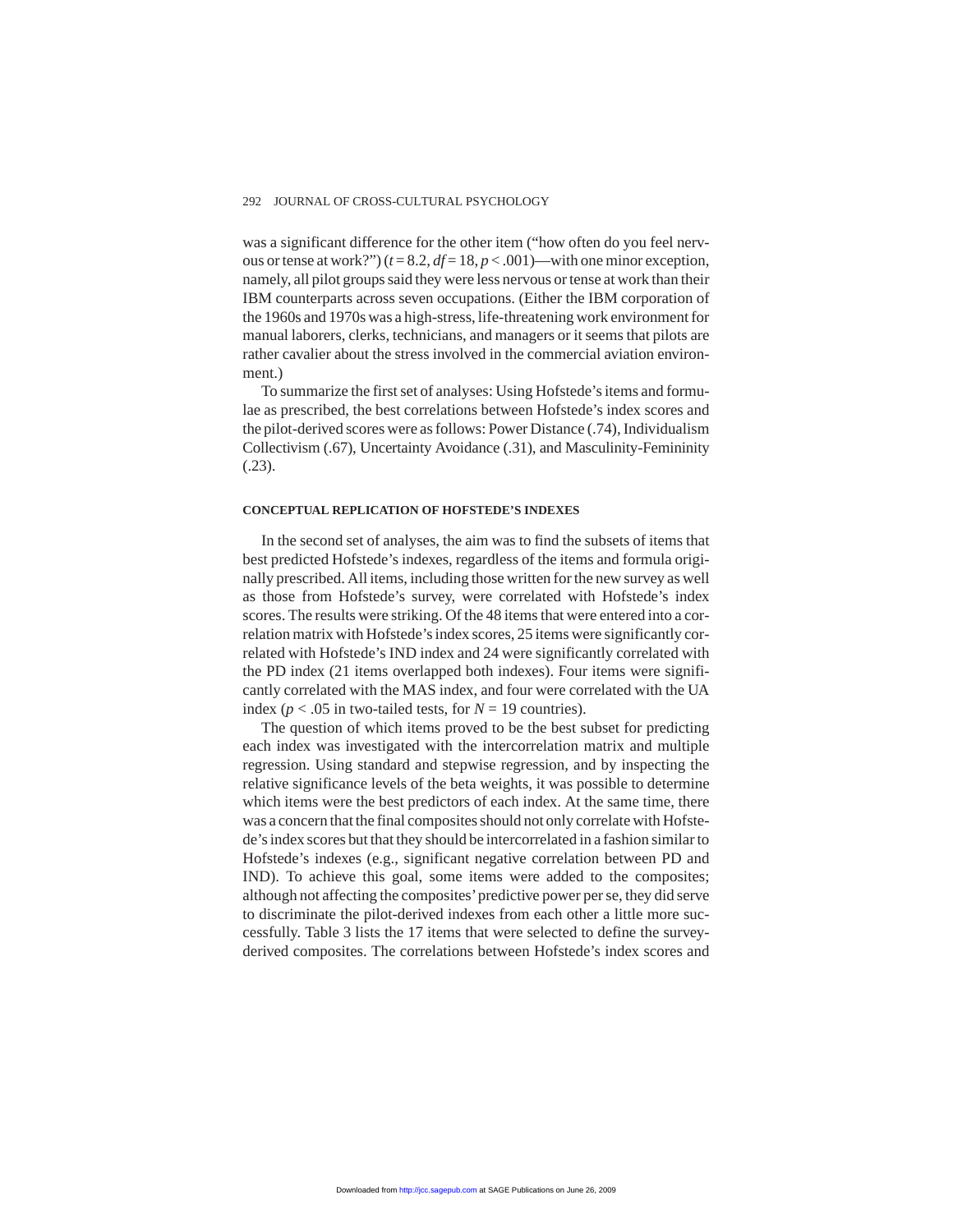# **TABLE 3 Item Composites Derived From Second Analysis of All Items in the Survey**

| Individualism—3 items                                                                                          |
|----------------------------------------------------------------------------------------------------------------|
| Percentage who preferred to work for a consultative leader (vs. autocratic, directive, or<br>consensus leader) |
| (Important to have) sufficient time for personal and family life                                               |
| (Important to have) challenging tasks from which you get a personal sense of satisfaction                      |
| Power Distance—5 items                                                                                         |
| First officer should never assume command of the aircraft                                                      |
| Percentage who preferred to work for a consultative leader $(R)$                                               |
| Decision-making ability is as good in emergencies as in routine flights                                        |
| (Important to have) changing work routine with new unfamiliar tasks $(R)$                                      |
| Personal problems can adversely affect performance (R)                                                         |
| Masculinity-5 items                                                                                            |
| (Important to have) challenging tasks from which you get a personal sense of satisfaction                      |
| How often do you feel nervous or tense at work—(seldom)                                                        |
| How often are subordinates afraid to disagree with their superiors—(seldom)                                    |
| The organization's rules should not be broken, even when the employee thinks it is best $(R)$                  |
| Written procedures are required for all in-flight situations (R)                                               |
| Uncertainty Avoidance—4 items                                                                                  |
| If I perceive a problem, I will speak up $(R)$                                                                 |
| Captain should encourage crew-member questions (R)                                                             |
| In abnormal situations, I rely on superiors to tell me what to do                                              |
| (Important to) find the truth, the correct answer, the one solution                                            |

NOTE:  $R$  = reverse-scored.

the best pilot-derived composites were as follows: Individualism-Collectivism (.96), Power Distance (.87), Masculinity-Femininity (.75), and Uncertainty Avoidance (.68). Clearly, this second, less methodologically constrained approach rendered a considerably stronger replication of Hofstede's indexes.

Table 4 is a summary of the two analyses. It shows the intercorrelations for all the indexes in the study—Hofstede's original indexes (intercorrelations for the 19 countries in this study), scores derived for the pilots using Hofstede's items and formulae, and composites derived from all the survey items. Note that in maximizing the replication correlations, the resulting interindex correlations for the pilot data were much higher than observed in Hofstede's original data.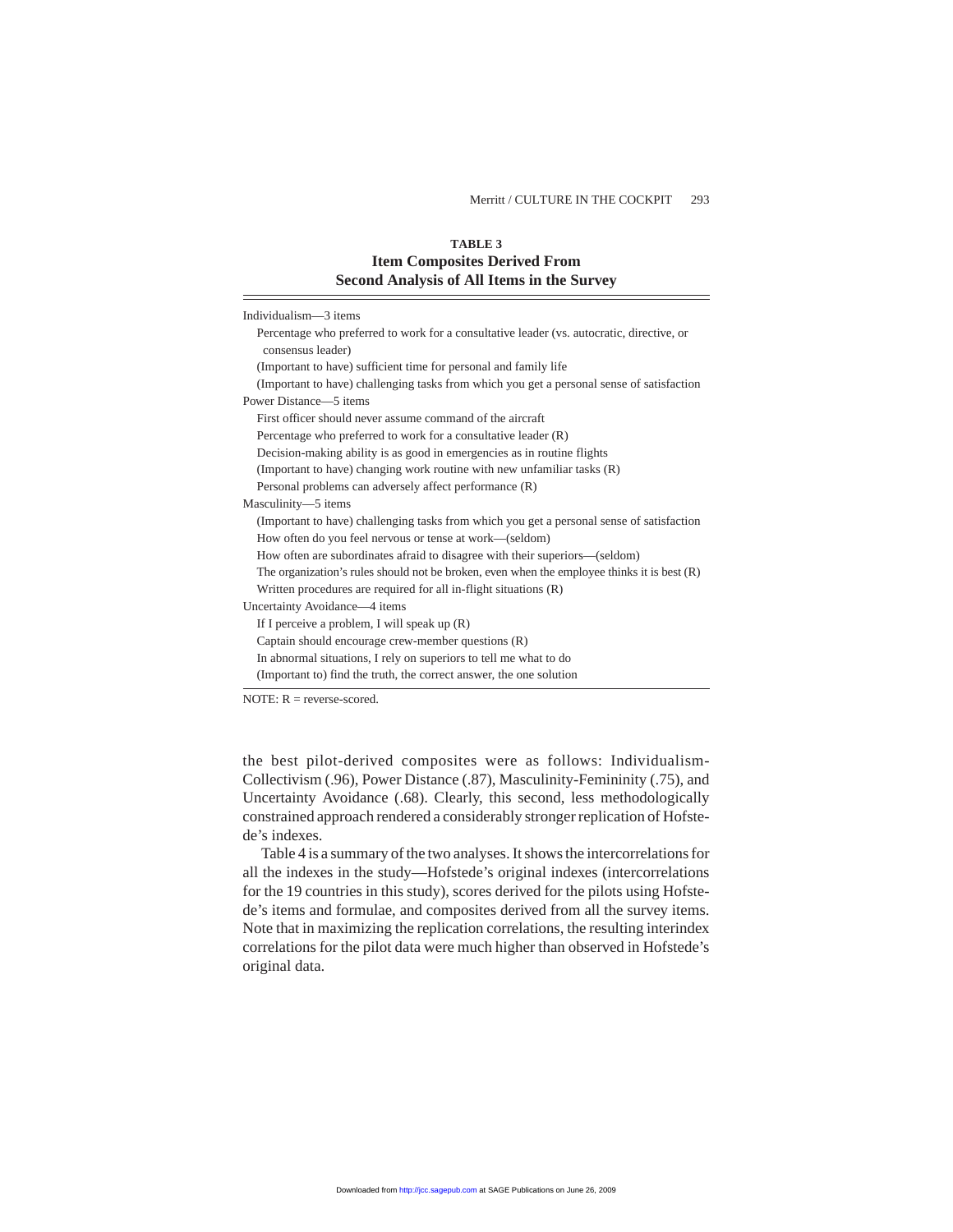| <b>Index Intercorrelations</b> |          |                 |                                  |               |                     |               |          |  |  |  |  |
|--------------------------------|----------|-----------------|----------------------------------|---------------|---------------------|---------------|----------|--|--|--|--|
|                                | H-IND    | $H$ - $PD$      | H-MAS                            | H-UA          |                     |               |          |  |  |  |  |
| H-PD                           | $-.77**$ |                 |                                  |               |                     |               |          |  |  |  |  |
| H-MAS                          | .45      | $-.29$          |                                  |               |                     |               |          |  |  |  |  |
| H-UA                           | $-.42$   | $\overline{11}$ | .04                              |               |                     |               |          |  |  |  |  |
|                                |          |                 |                                  |               | HP-IND HP-PD HP-MAS |               |          |  |  |  |  |
| HP-IND                         | $.67**$  | $-.59$          | .49                              | $-.38$        |                     |               |          |  |  |  |  |
| HP-PD                          | $-.77**$ |                 | $.74***$ $-.49*$ $.25$ $-.61***$ |               |                     |               |          |  |  |  |  |
| HP-MAS                         | .28      |                 | $.01 \t  .23$                    |               | $-.24$ .34          | $-.24$        |          |  |  |  |  |
| HP-UA                          | $-.53*$  | .32             | $-.63**$                         | .31           |                     | $-.68**$ .51* | $-.51*$  |  |  |  |  |
|                                |          |                 |                                  |               | P-IND               | P-PD          | P-MAS    |  |  |  |  |
| P-IND                          | $.96**$  |                 | $-.76**$ .57*                    | $-.42$        |                     |               |          |  |  |  |  |
| P-PD                           |          | $-.73**$ .87**  | $-.34$                           | $.15 - .74**$ |                     |               |          |  |  |  |  |
| P-MAS                          | $.77***$ |                 | $-.55$ .75**                     |               | $-.26$ .83**        | $-.56*$       |          |  |  |  |  |
| P-UA                           | $-.78**$ | $.52*$          | $-.16$                           | $.67**$       | $-.75**$            | .45           | $-.62**$ |  |  |  |  |

**TABLE 4**

NOTE: IND = Individualism-Collectivism; PD = Power Distance; MAS = Masculinity-Femininity; UA = Uncertainty Avoidance. The first set of indexes, preceded by *H*, are Hofstede's original country scores; the second set, preceded by *HP*, are pilot scores derived from Hofstede's items and formulae; the indexes preceded by *P* are pilot scores derived from subsets optimized from all items in the survey. Correlations in italics represent the success with which Hofstede's indexes could be replicated.

\**p* < .05. \*\**p* < .01.

#### **CLUSTER ANALYSES**

A series of cluster analyses were conducted on the pilot-derived composites to determine which countries formed cultural clusters. Figure 1 is a dendrogram derived from a hierarchical cluster analysis using the averagelinkage-between-groups method. Note how the five Anglo countries<sup>3</sup> cluster together and then are joined by the three Western European countries and South Africa to form a strong cluster almost immediately, whereas the Philippines and Japan are the last countries to cluster. Because there is no definitive means of determining the number of clusters, four-, five-, and six-cluster solutions were considered. In the solutions, Japan is distinguished from all other groups by its high UA score, just as the Philippines is distinguished by its high PD score; Korea, Taiwan, and Morocco as a group are distinguished by the lowest IND and MAS scores; Brazil, Mexico, and Malaysia have the second highest PD scores; and the Anglo and Western European countries are notable for having the highest IND scores and the lowest PD and UA scores. These clusters can be used to describe various pilot profiles.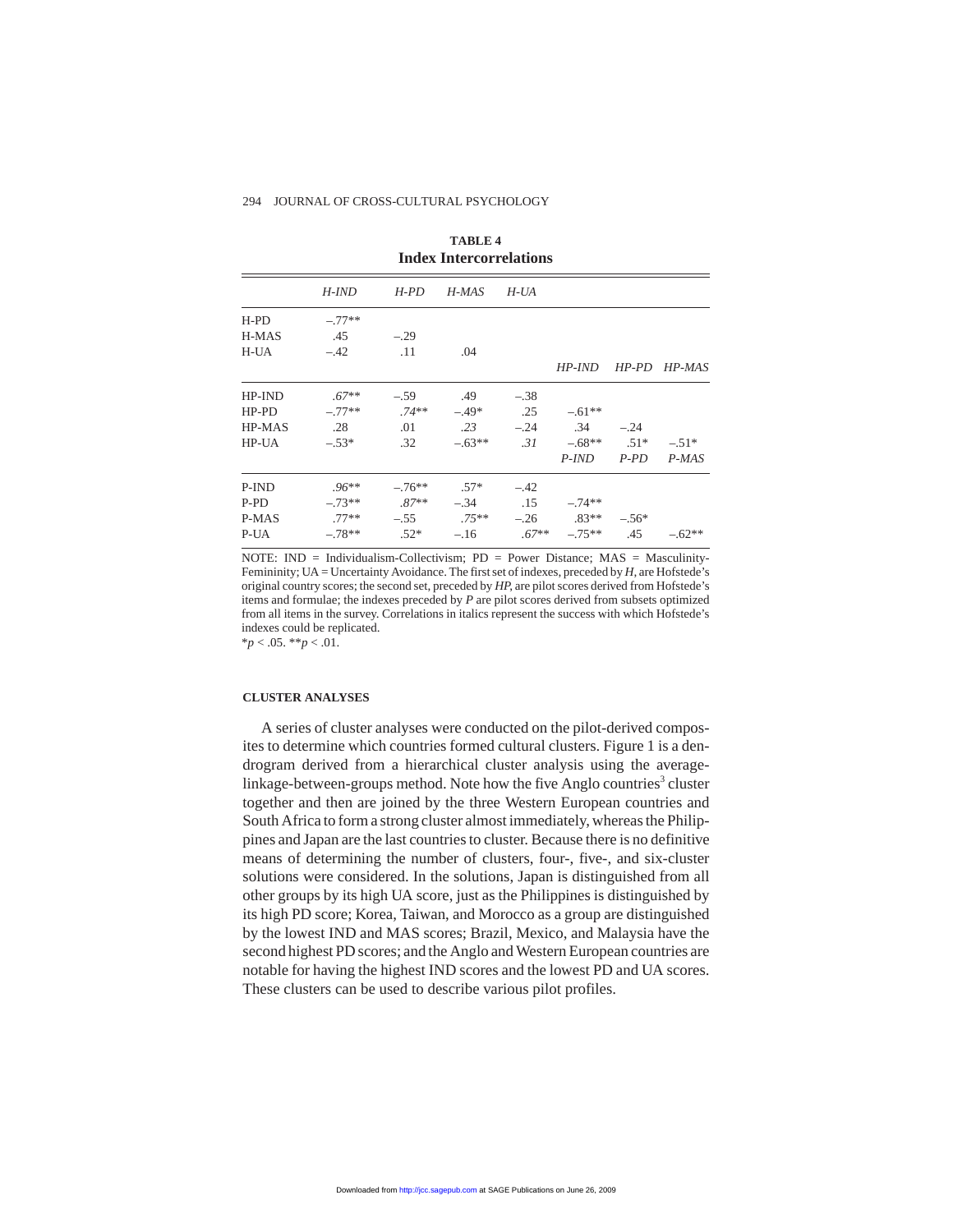

**Figure 1: Dendrogram of 19 Countries Based on Composite Scores From Conceptual Replication**

# **DISCUSSION**

Two sets of analyses were conducted to determine the extent to which Hofstede's dimensions of national culture are relevant in the hightechnology, modernized world of commercial aviation. The first analysis applied items and formulae from the original Work Values Survey (Hofstede, 1982) and was successful in replicating the IND and PD indexes, but not the MAS or UA indexes. The second analysis provided a more successful and realistic replication by removing the constraint of item equivalence across time and populations. The resulting replication correlations were considerably higher than those observed in the more stringent replication, and they more accurately defined the dimensions in this particular professional environment. As the MAS and UA indexes were replicated in the second but not the first replication, it may be interesting to discuss these dimensions first.

The five items of the MAS composite define high MAS behavior as enjoying a challenge, being seldom nervous or tense at work, not being afraid to disagree, not being concerned with the organization's rules, and eschewing the need for written procedures in all in-flight situations. In other words, high MAS behavior reflects a "derring-do" machismo that is often associated with the pilot stereotype. Recall that the sample is all male, and all pilots, which may account for the failure of any "feminine" quality-of-life items to emerge.

It is important to note that the items that defined the MAS index for Hofstede's sample did not work for the pilots, not because the underlying values were necessarily different but because economic conditions were different. For example, "security of employment" had the highest mean rating of 17 work values for pilots in the 19 countries, primarily because of the current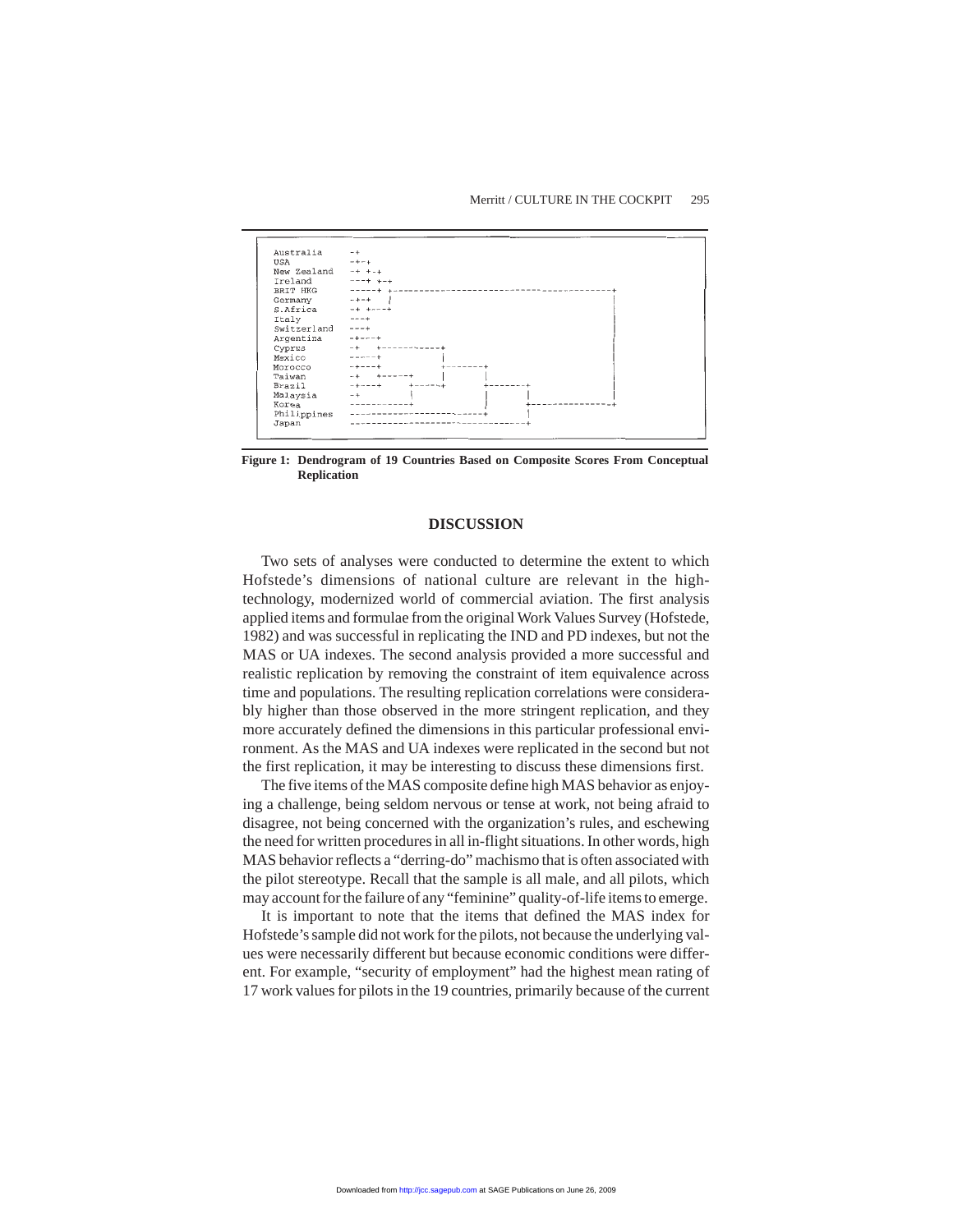volatility in the aviation industry and the work rules that apply to pilots—a change of employer can produce a significant drop in seniority, pay, and bidding privileges. Similarly, pilots did not rate the "opportunity for high earnings" as highly as did the respondents in Hofstede's study because pilots have already selected into a financially rewarding profession (and it is easier to say such things are unimportant when one already has them). Hoppe (1990, 1993) reported a similar finding for this item in his replication study of highly educated elites in 19 countries.

It is interesting that the two items regarding rules and procedures, which were originally envisaged as tapping the UA index, should load on the pilots' MAS index, because it highlights the importance of context in understanding the dimensions. The commercial aviation environment is highly regulated and highly proceduralized—there are operating manuals and checklists for all known situations. Because of the dangerous and sometimes fatal consequences of error in this environment, the profession itself is more uncertainty avoidant in its operation than other less risky occupations. Pilots are schooled to redundancy in checklist usage and emergency procedures as a way to anticipate and manage abnormal situations. In other words, UA is a professionally instilled value, a means of managing error in a high-risk environment.

So why should the two rules and procedures items appear on the MAS index for pilots? It may be that high MAS pilots view procedures and checklists as unnecessary constraints. This attitude is borne out by the phrase "checklists are for the lame and the weak," a phrase heard when the author was observing some pilot training in the United States (the United States was ranked third on the pilots'MAS index). The instructor had asked a very experienced pilot group why pilots would choose to deliberately ignore checklists and fly as they saw fit (a problem that had been identified as endemic in this airline), when a pilot in the group offered the phrase by way of explanation. In other words, in an environment where rules are set and working conditions are constrained, the high MAS pilot may choose to step outside those constraints.

Uncertainty Avoidance, as stated earlier, is a large part of the commercial aviation environment, but can it still be detected at the national level, over and above the already high professional expectation? A four-item composite was correlated .68 with Hofstede's UA index, suggesting that it could, but perhaps not as strongly as seen with the other indexes. The four items suggest that in a high-UA cockpit, one follows orders and concentrates on the flight plan as set, without deviating. One does not ask questions, nor does one want questions encouraged that could raise uncertainties. Either the flight plan will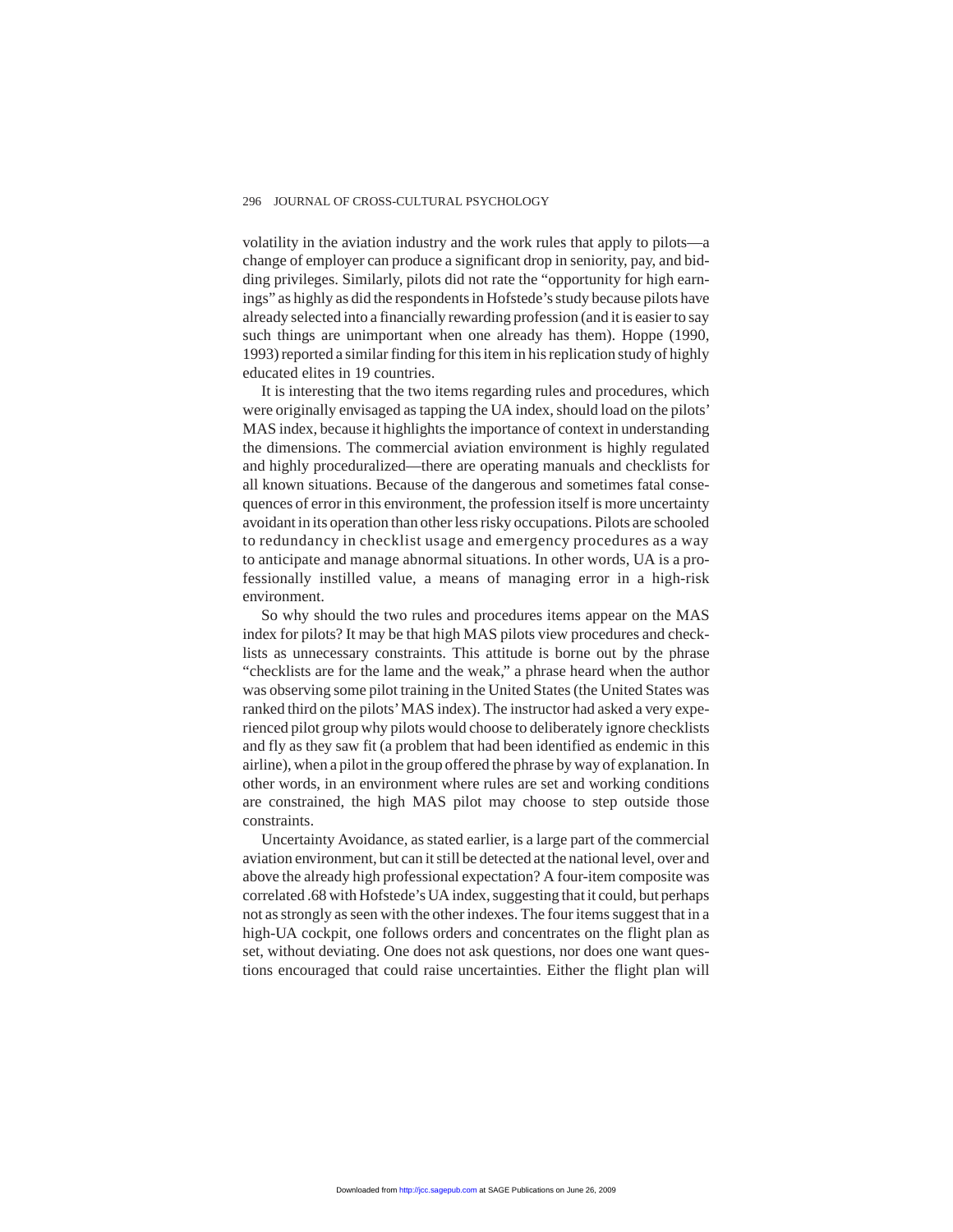solve the problem, or by not asking questions, the problem is simply not acknowledged or allowed to exist. A finding from some related research might help explain this attitude. As part of their survey, pilots from one of the high-UA East Asian countries (Korea, Japan, and Taiwan were all ranked in the Top 5 on the pilots'UA composite) were asked how the company's introduction of expatriate pilots (predominantly senior captains from the United States who were conversant only in English) had affected the operation of the flight deck. The overwhelming response from these pilots, despite the obvious communication difficulties posed by two languages in the cockpit, was (translated) "everything will be okay as long as everyone follows standard operating procedures (SOPs)." The American expatriates (the United States was ranked 17 of 19 countries) who also answered the survey were considerably more forthcoming with perceived problems, including their perceptions of the other pilots'"inflexibility" and inability to deviate from the SOPs when necessary. Integrating the low- and high-UA preferences of these two pilot groups has been an ongoing issue for this airline.

The PD index also provided some surprises in terms of definition. Recall that Hofstede's three-item PD formula was relatively successful in replicating scores  $(r = .74)$ ; however, the five-item pilot composite was more successful  $(r = .87)$  and more specific in its description. As well as the item that overlapped both indexes (the percentage who prefer a consultative leader low-PD pilots preferring consultative leadership), other items suggest that in a high-PD cockpit, the first officer should never assume command of the aircraft; decision-making ability and performance should be consistent and unaffected by emergencies or personal stressors; and a set routine is preferable to one with unfamiliar tasks. Although these items were not originally conceived as being related, as a composite they reflect the notion that in a high-PD country, pilots are more likely to see the role than the person in that role.4

Recall also that pilot PD scores calculated from Hofstede's formulae were significantly higher than Hofstede's original sample, primarily because pilots perceive that they work for more autocratic leadership. Again this is a reflection of the work environment rather than underlying cultural values. Just as commercial aviation embodies some high-UA concepts in its risk management, so too it adopts some high-PD concepts to stabilize the environment. The highly complicated, seniority-based system of bidding monthly for trips means that pilots fly with many different pilots throughout their careers, usually changing every month and in some instances every week. Emphasis on the command role rather than the person is one way to stabilize the work environment while accommodating the constantly shifting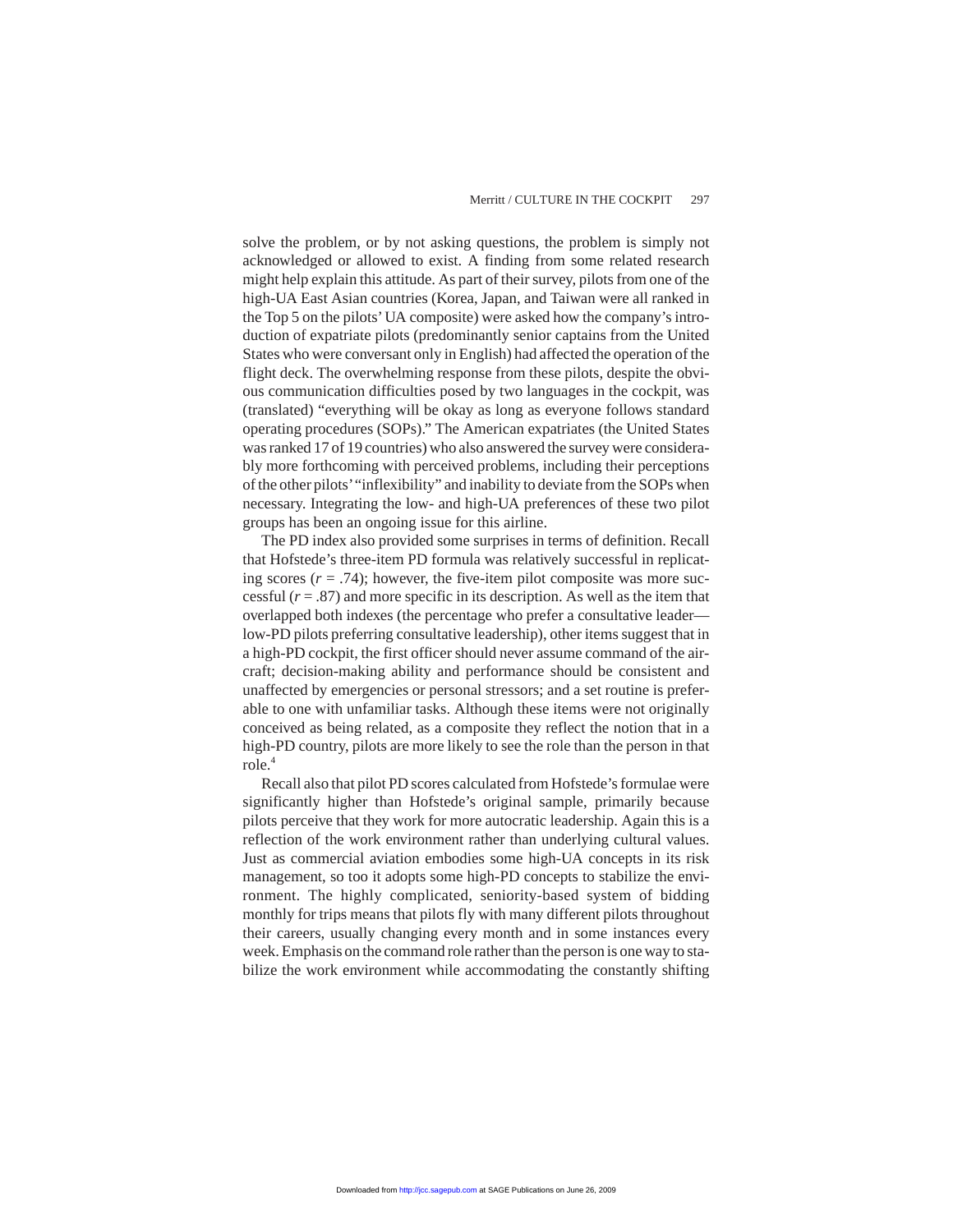patterns of personnel. Again, it is important to note the occupational context—it is likely that first officers in Ireland expect and accept a higher PD environment in the cockpit than Irish clerks might tolerate from their direct supervisors in the office.

The results for the IND index may be the platform from which to understand the other index results. When calculated by Hofstede's formula, the pilots' Individualism scores were considerably higher (a mean difference of 82 points) and less variable (standard deviations of 11 versus 26) than those in Hofstede's sample, suggesting two possible explanations. Either in line with the convergence hypothesis of modernization (Inkeles & Smith, 1974; Segall, Dasen, Berry, & Poortinga, 1990), the countries in this study have converged on some common, more modern-individualistic values in the past 25 to 30 years or, alternately, it is specifically a reflection of the pilot profession, its high-technology environment, and its tendency to attract independently minded individuals. Other occupations from the same countries may have considerably lower IND scores than observed in this elite profession.

The IND index also drew the most and the strongest item-index correlations. The replication correlation for IND was very high (.96) and very easy to establish—as few as two items could have provided a replication of .90 or higher. More items were significantly correlated with Hofstede's IND index than any other index. At the same time, 24 of the 25 items that were correlated with the IND index were also correlated with at least one if not two of his other indexes. As a result, the interindex correlations were all higher than observed in Hofstede's data and backfitting with confirmatory analysis failed to disentangle these indexes.<sup>5</sup> All these results suggest that for this sample of countries and pilots, IND is a pervasive force that interacts with, and influences, the other dimensions in a much stronger fashion than observed in Hofstede's data. The explanation for this predominance of IND may be found in a discussion of the person-environment attributes that constitute the generic commercial aviation environment.

As mentioned earlier, the commercial aviation environment embraces high-UA behaviors such as checklists, manuals, and standard and emergency operating procedures as a way of managing error in a high-risk environment. The environment also incorporates some high-PD principles—the workplace is hierarchically designed (there is always a captain and one or more junior officers in the cockpit), and duties and responsibilities are delineated according to command roles. Superimposed on this workplace setting is the process of self-selection into the profession. In most countries, obtaining a commercial pilot's license is a costly endeavor (usually borne by individuals or their families) involving many hours of technical, engineering-level study; hence, pilots tend to come from the educated middle classes or higher in almost all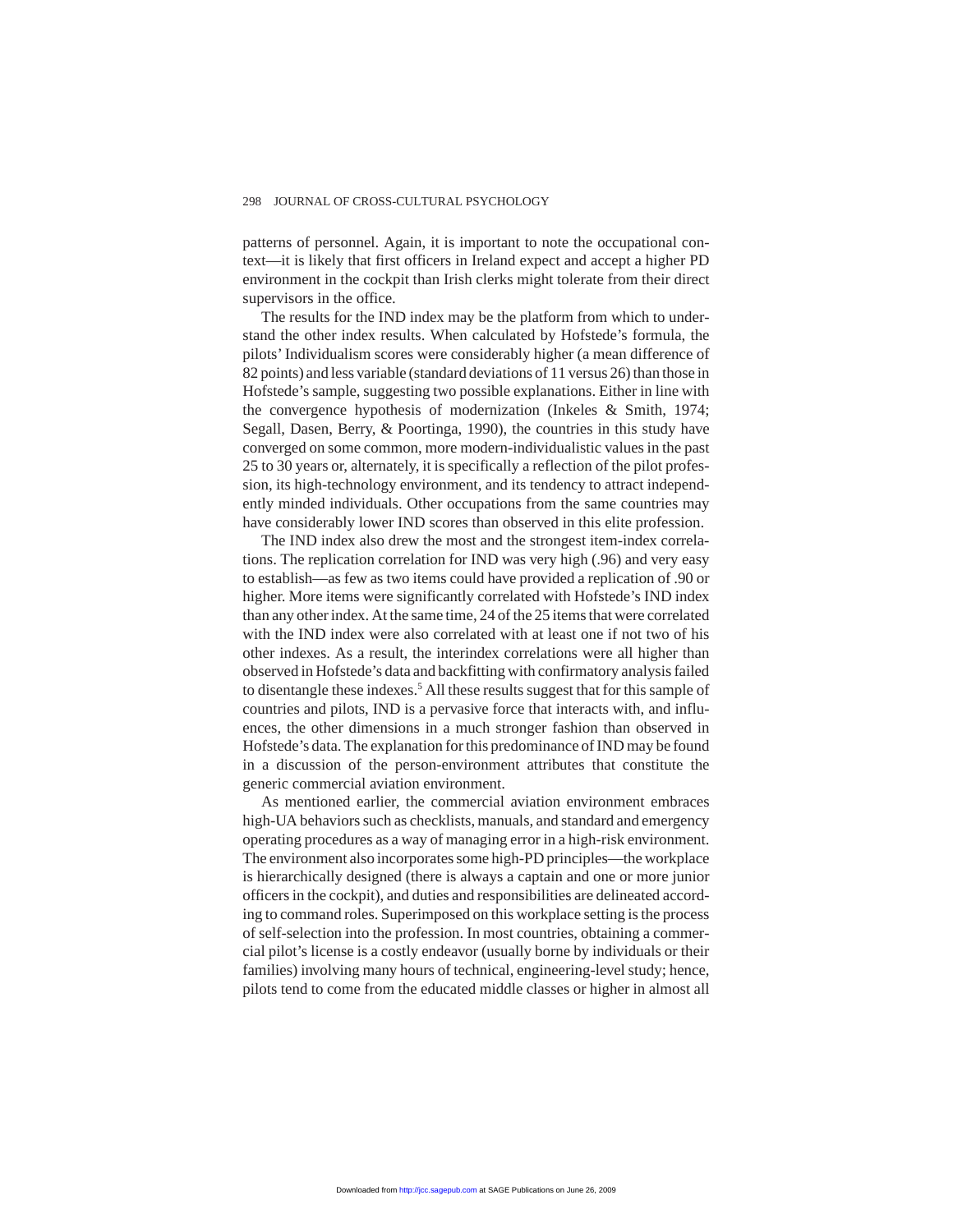countries. (Exceptions exist, e.g., airlines that recruit their pilots exclusively from the military.) Also, the pilot image is traditionally portrayed as a solo enterprise of power and daring (man and machine). Individuals who are attracted to piloting are therefore likely to be more individualistic and more concerned with achievement and masculine style than perhaps individuals who are attracted to farming, teaching, or nursing as a profession. In summary, the person-environment match in commercial aviation in many parts of the world is a mix of high UA, PD, IND, and MAS attributes.

It is these environmental and personal attributes that shape the professional pilot culture and create the expectation that one-size-fits-all training is appropriate for all pilots. But this study has shown that even in a highly specialized, highly regulated profession such as aviation, national culture still exerts a meaningful influence on attitudes and behaviors over and above the occupational context.

# **CONCLUSION**

The aim of this study was to determine if Hofstede's indexes could be replicated in the commercial aviation environment such that differences in pilot behavior and training could be discussed in a broader cultural context. The study confirms that the effects of national culture can be seen over and above the professional pilot culture, and that one-size-fits-all training is not appropriate. The study also highlights the need for understanding respondents' occupational context. As such, the results reported here may extend to any occupation that is hierarchical in nature and involves teams of individuals interacting in high-risk, high-technology environments (e.g., surgical teams, nuclear power plant personnel).

Finally, it is important to note that although this article's focus was limited to a replication of Hofstede's work with national culture, the larger research project of which this study is a part emphasizes that national culture underlies but also interacts with many other influences to shape performance, for example, the historic and economic context, and organizational and professional cultures (Helmreich & Merritt, 1998).

#### **NOTES**

1. Please note that there is a great deal of information about within-country variance that is ignored with this analytic approach. Complete appreciation of the data required individual-level analyses, both intra- and interculturally, to complement these country-level analyses (Merritt, 1996).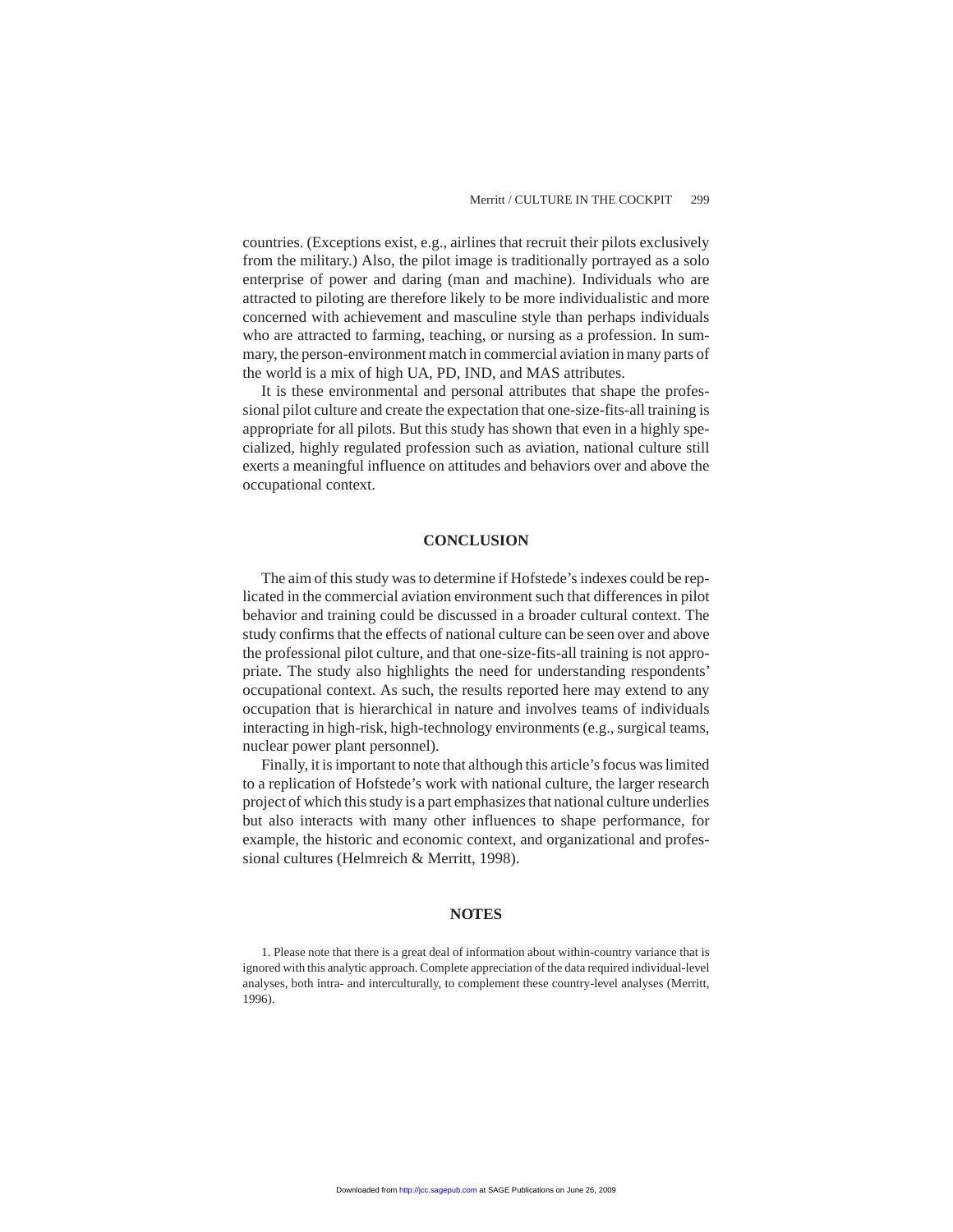2. Country scores for the individual items were available from the appendixes of Hofstede's (1980) *Culture's Consequences*. Also, Professor Hofstede kindly supplied me with data for four countries that were added to his database after the 1980 book had been published.

3. The term *Anglo countries* was coined to refer to those countries whose inhabitants are predominantly monolingual, speaking only English. These countries include Australia, New Zealand, Great Britain, the United States, and Canada (excluding Quebec).

4. For example, in Brazil, the country with the second highest Power Distance (PD) scores, the captain is always addressed as "Captain," without any reference to his last name and most certainly not his first.

5. Using a correlation matrix derived from the items that significantly correlated with one or more of Hofstede's indexes, the only parameters that were fixed were four factors specified to have the resultant intercorrelations observed in Hofstede's data. That is, items were free to load on any factor, as long as the resultant factors correlated in the same fashion as seen in Hofstede's data. Despite hundreds of iterations, the program (LISREL) was simply unable to locate factors with such a pattern of intercorrelations.

# **REFERENCES**

Helmreich, R. L. (1984). Cockpit management attitudes. *Human Factors*, *26*, 63-72.

- Helmreich, R. L., & Foushee, H. C. (1993). Why Crew Resource Management? Empirical and theoretical bases of human factors training in aviation. In E. L. Wiener, B. G. Kanki, & R. L. Helmreich (Eds.), *Cockpit Resource Management* (pp. 3-45). San Diego, CA: Academic Press.
- Helmreich, R. L., & Merritt, A. C. (1998). *Culture at work: National, organizational, and professional influences*. London: Ashgate.
- Helmreich, R. L., Merritt, A., Sherman, P., Gregorich, S., & Wiener, E. (1993). *The Flight Management Attitude Questionnaire* (NASA/UT/FAA Technical Report 93-4).
- Hofstede, G. (1980). *Culture's consequences: International differences in work-related values*. Beverly Hills, CA: Sage.
- Hofstede, G. (1982). *Values survey module* (Tech. Paper). Maastricht, the Netherlands: Institute for Research on Intercultural Cooperation.
- Hofstede, G. (1991). *Cultures and organizations: Software of the mind*. Maidenhead, UK: McGraw-Hill.
- Hoppe, M. H. (1990). *A comparative study of country elites: International differences in workrelated values and learning and their implications for management training and development*. Unpublished doctoral dissertation, University of North Carolina at Chapel Hill.

Hoppe, M. H. (1993). The effects of national culture on the theory and practice of managing R&D professionals abroad. *R&D Management*, *23*(4), 313-325.

Inkeles, A., & Smith, D. (1974).*Becoming modern*. Cambridge, MA: Harvard University Press.

- Leung, K., & Bond, M. (1989). On the empirical identification of dimensions for cross-cultural comparisons. *Journal of Cross-Cultural Psychology*, *20*, 133-151.
- Merritt, A. C. (1996). *National culture and work attitudes in commercial aviation: A crosscultural investigation*. Unpublished doctoral dissertation, University of Texas at Austin.
- Merritt, A. C., & Helmreich, R. L. (1996). Human factors on the flightdeck: The influence of national culture. *Journal of Cross-Cultural Psychology*, *27*, 5-24.
- Merritt, A. C., & Helmreich, R. L. (1997). CRM: I hate it, what is it? (Error, stress, and culture). In *Proceedings of Orient Airlines Association "Advancing Air Safety in the Asia Pacific Region" seminar* (pp. 123-134). Jakarta, Indonesia, April 23-25, 1996.
- Segall, M., Dasen, P., Berry, J., & Poortinga, Y. (1990). *Human behavior in global perspective: An introduction to cross-cultural psychology*. Elmsford, NY: Pergamon.